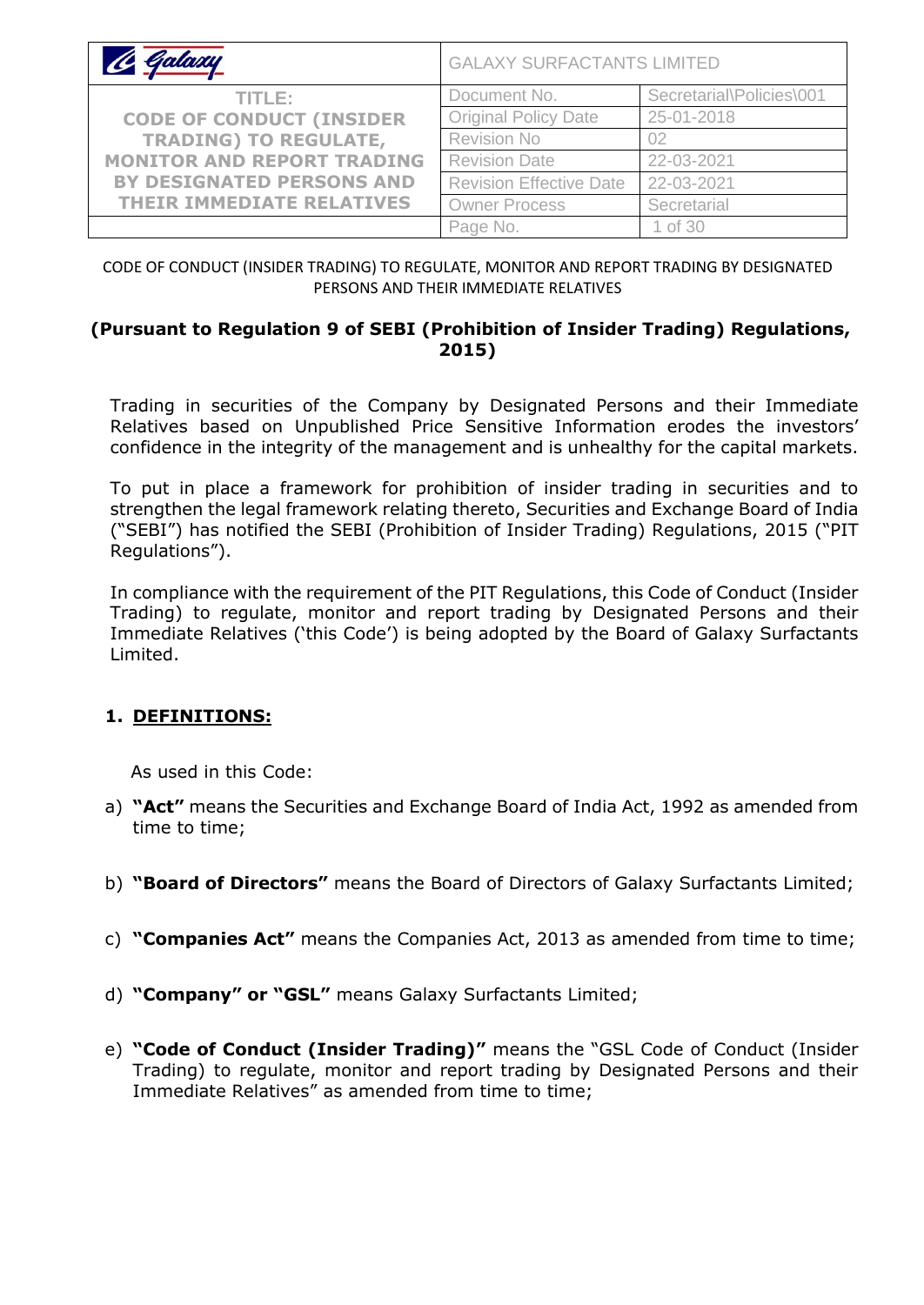| C Galaxy                          | <b>GALAXY SURFACTANTS LIMITED</b> |                          |
|-----------------------------------|-----------------------------------|--------------------------|
| TITLE:                            | Document No.                      | Secretarial\Policies\001 |
| <b>CODE OF CONDUCT (INSIDER</b>   | <b>Original Policy Date</b>       | 25-01-2018               |
| <b>TRADING) TO REGULATE,</b>      | Revision No                       | 02                       |
| <b>MONITOR AND REPORT TRADING</b> | <b>Revision Date</b>              | 22-03-2021               |
| <b>BY DESIGNATED PERSONS AND</b>  | <b>Revision Effective Date</b>    | 22-03-2021               |
| <b>THEIR IMMEDIATE RELATIVES</b>  | <b>Owner Process</b>              | Secretarial              |
|                                   | Page No.                          | 2 of 30                  |

### f) **"Connected Person"** <sup>1</sup> **means:**

any person who is or has during the 6 months prior to the concerned act been associated with the Company, directly or indirectly, in any capacity including by reason of frequent communication with its officers, or by being in any contractual, fiduciary or employment relationship, or by being a director, officer or an employee of the Company, or holds any position including a professional or business relationship between himself and the Company, whether temporary or permanent, that allows such person, directly or indirectly, access to unpublished price sensitive information, or is reasonably expected to allow such access.

- i. Without prejudice to the generality of the foregoing, the persons falling within the following categories shall be deemed to be connected persons, unless the contrary is established:
	- a) an immediate relative of connected persons specified in clause (i) above; or
	- b) a holding company or associate company or subsidiary company; or
	- c) an intermediary as specified in Section 12 of the Act or an employee or director thereof; or
	- d) an investment company, trustee company, asset management company or an employee or director thereof; or
	- e) an official of a stock exchange or of clearing house or corporation; or
	- f) a member of the board of trustees of a mutual fund or a member of the board of directors of the asset management company of a mutual fund or an employee thereof; or
	- g) a member of the Board of Directors or an employee of a public financial institution as defined in section 2(72) of the Companies Act, 2013; or
	- h) an official or an employee of a self-regulatory organization recognised or authorized by SEBI; or
	- i) a banker of the Company; or
	- j) a concern, firm, trust, Hindu Undivided Family, company or association of persons wherein a director of the Company or his immediate relative or banker of the Company, has more than 10% of the holding or interest.

#### g) **"Designated Employee(s)"** means

- i. all Employees comprising of Key Managerial Persons, Senior Management Executives and functional heads of the Company and Directors, CEO & CFO of its material subsidiaries;
- ii. Every employee in the Corporate Finance & Accounts (RMU), Secretarial, Business Creation, Business Commercial, Sourcing and IT/SAP Process of the Company;
- iii. Every employee of the Company in Grade M4 and higher in hierarchy; and

 $<sup>1</sup>$  As defined under Regulation 2(1)(d) of SEBI (Prohibition of Insider Trading) Regulations, 2015</sup>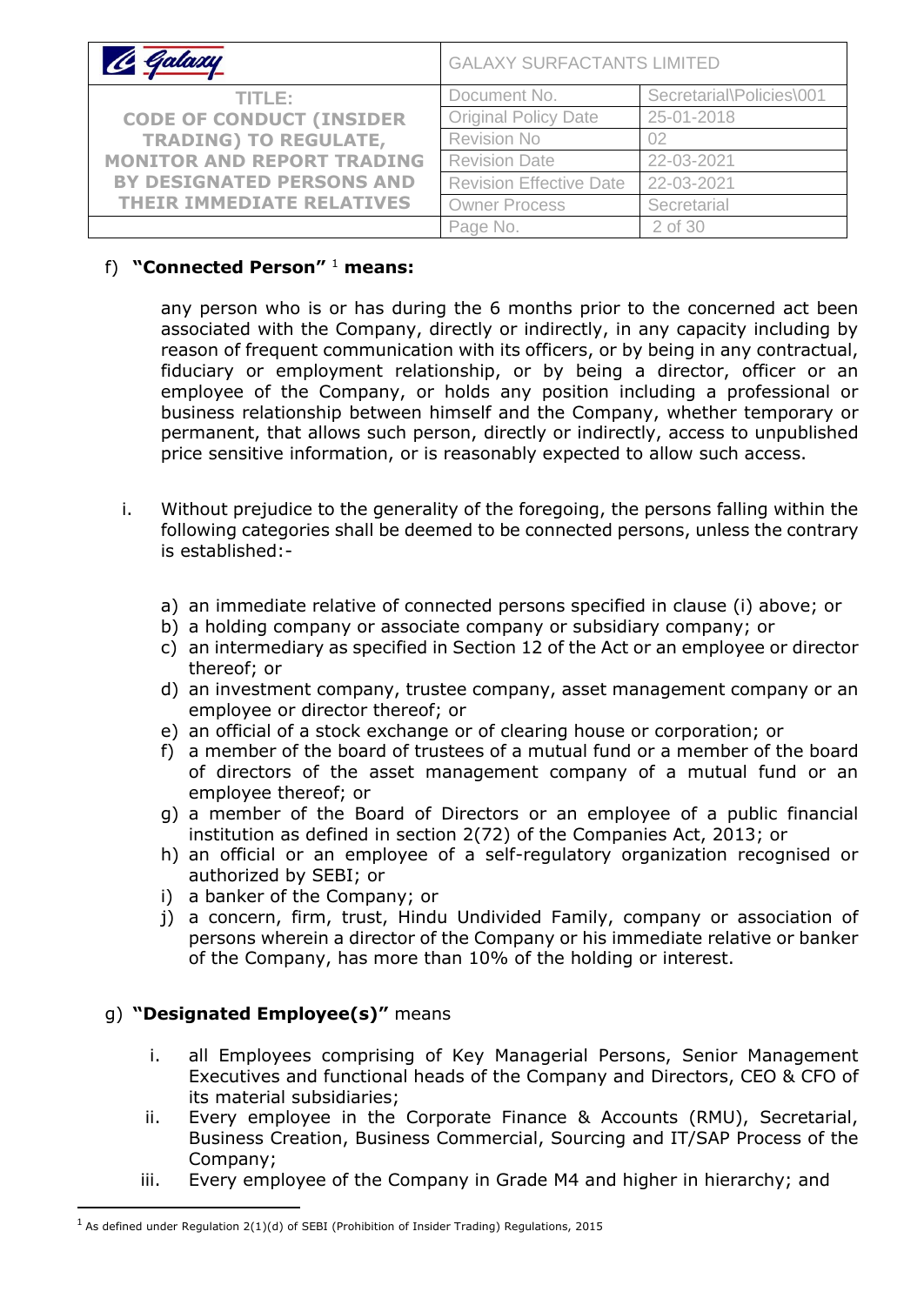| Ce Galaxy                         | <b>GALAXY SURFACTANTS LIMITED</b> |                          |
|-----------------------------------|-----------------------------------|--------------------------|
| TITLE:                            | Document No.                      | Secretarial\Policies\001 |
| <b>CODE OF CONDUCT (INSIDER</b>   | <b>Original Policy Date</b>       | 25-01-2018               |
| <b>TRADING) TO REGULATE,</b>      | Revision No                       | 02                       |
| <b>MONITOR AND REPORT TRADING</b> | <b>Revision Date</b>              | 22-03-2021               |
| <b>BY DESIGNATED PERSONS AND</b>  | <b>Revision Effective Date</b>    | 22-03-2021               |
| <b>THEIR IMMEDIATE RELATIVES</b>  | <b>Owner Process</b>              | Secretarial              |
|                                   | Page No.                          | 3 of 30                  |

- iv. such other Employees who may be designated as such from time to time by the Board for the purpose of this Code of Conduct (Insider Trading) and who may be able to have access to any unpublished 'price sensitive information' as defined in this Code of Conduct (Insider Trading) or the PIT Regulations.
- h) **"Non-Designated Employee(s)"** means employees of the Company who are not Designated Employees

#### i) **"Designated Person(s)"** means

- a. Directors
- b. Designated Employee
- c. Promoters
- d. Any other person(s) who is designated as Designated Person by the Board on the basis of their role and function in the organisation.
- j) "**Employee**" means every employee of the Company including the Directors in the employment and persons engaged as Retainers or through contractors;
- k) **"Generally available Information" <sup>2</sup>** means information that is accessible to the public on a non-discriminatory basis;

Information published on the website of a stock exchange, would ordinarily be considered as generally available.

- l) **"Immediate Relative" <sup>3</sup>**means a spouse of a person, and includes parent, sibling, and child of such person or of the spouse, any of whom is either dependent financially on such person, or consults such person in taking decisions relating to trading in securities.
- m) **"Insider"** <sup>4</sup> means any person who is:
	- i. a connected person; or
	- ii. in possession of or having access to unpublished price sensitive information.
- n) "**Key Managerial Person**" means person as defined in Section 2(51) of the Companies Act, 2013;
- o) "**Legitimate Purpose**" shall include sharing of unpublished price sensitive information in the ordinary course of business by an Insider with partners, collaborators, lenders, customers, suppliers, merchant bankers, legal advisors, auditors, insolvency professionals or other advisors or consultants, provided that such sharing has not been carried out to evade or circumvent the prohibitions of these Regulations."

<sup>&</sup>lt;sup>2</sup> As defined under Regulation 2(1)(e) of SEBI (Prohibition of Insider Trading) Regulations, 2015

 $3$  As defined under Regulation 2(1)(f) of SEBI (Prohibition of Insider Trading) Regulations, 2015

 $4$  As defined under Regulation 2(1)(g) SEBI (Prohibition of Insider Trading) Regulations, 2015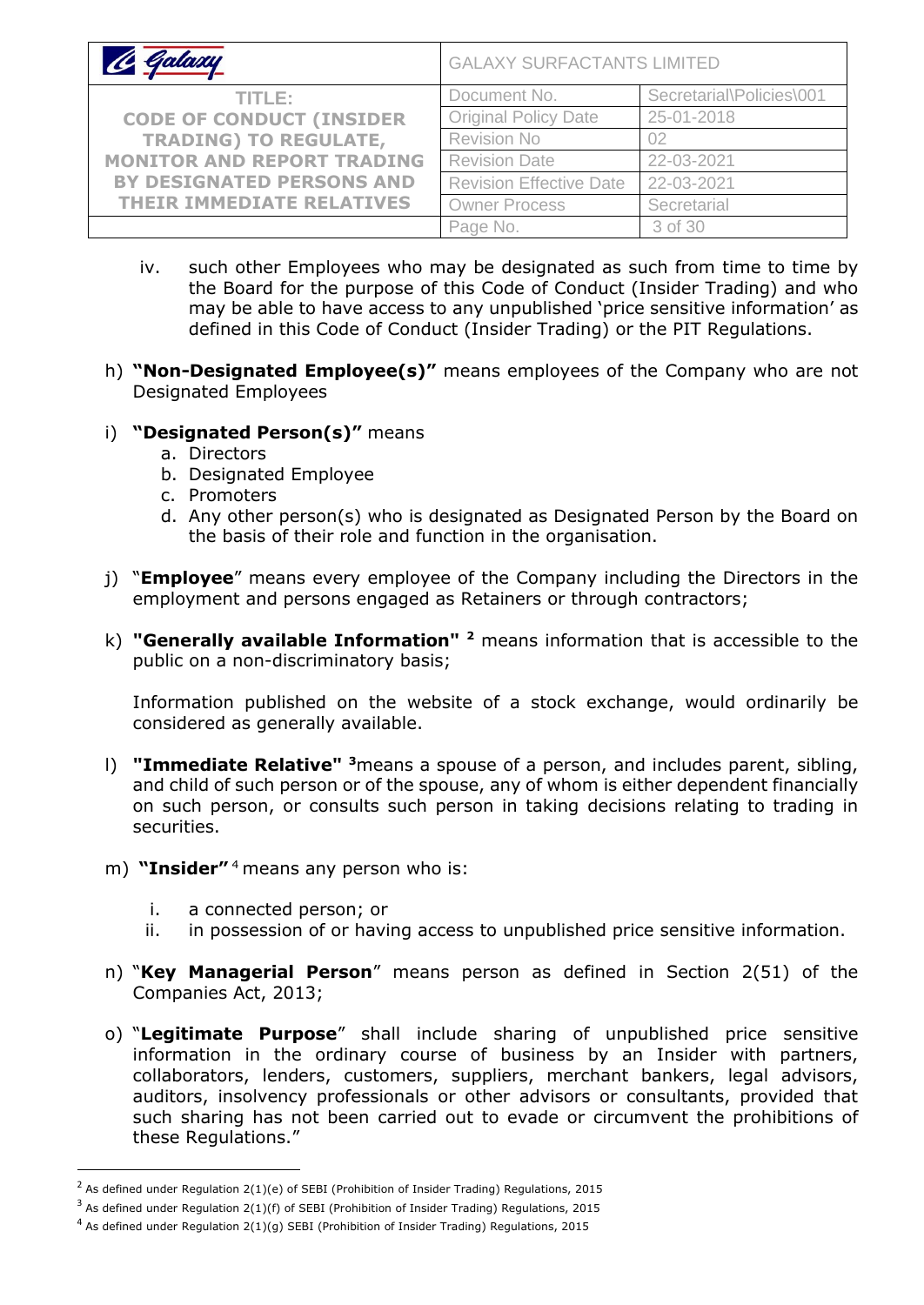| C Galaxy                          | <b>GALAXY SURFACTANTS LIMITED</b> |                          |
|-----------------------------------|-----------------------------------|--------------------------|
| TITLE:                            | Document No.                      | Secretarial\Policies\001 |
| <b>CODE OF CONDUCT (INSIDER</b>   | <b>Original Policy Date</b>       | 25-01-2018               |
| <b>TRADING) TO REGULATE,</b>      | Revision No                       | 02                       |
| <b>MONITOR AND REPORT TRADING</b> | <b>Revision Date</b>              | 22-03-2021               |
| <b>BY DESIGNATED PERSONS AND</b>  | <b>Revision Effective Date</b>    | 22-03-2021               |
| <b>THEIR IMMEDIATE RELATIVES</b>  | <b>Owner Process</b>              | Secretarial              |
|                                   | Page No.                          | 4 of 30                  |

- p) **"Securities"** shall have the meaning assigned to it under the Securities Contracts (Regulation) Act, 1956 (42 of 1956) or any modification thereof except units of a mutual fund;
- q) **"Takeover regulations"** means the Securities and Exchange Board of India (Substantial Acquisition of Shares and Takeovers) Regulations, 2011 and any amendments thereto;
- r) "**Trading**" <sup>5</sup> means and includes subscribing, buying, selling, dealing, or agreeing to subscribe, buy, sell, deal in any securities, and "trade" shall be construed accordingly.
- s) **"Trading Day" <sup>6</sup>** means a day on which the recognized stock exchanges are open for trading;
- t) **"Stock Exchange"** means a stock exchange which is notified by the Central Government in the Gazette or by SEBI, under Section 4 of the Securities Contracts (Regulation) Act, 1956 as a recognized Stock Exchange;
- u) **"Trading Window"** means a trading period as specified by the Company from time to time for trading in the Company's Securities;
- v) **"Threshold Limit"** means 1,000 shares or Rs. 10,00,000/- in value whichever is lower.

It is hereby clarified that for the purpose of calculating the threshold limit –

- 1. Both buy and sell transactions shall be aggregated for determining the limit
- 2. The value of the underlying shall be considered, in case of trading in derivatives, for the purpose of determining the threshold limit.
- 3. The trades done by the immediate relatives of a Designated Person or a Non-Designated Employee shall also be considered along with the trades done by such Designated Person of the Non-Designated Employee.
- w) "**Unpublished Price Sensitive Information**" (UPSI) <sup>7</sup>means: any information, relating to the company or its securities, directly or indirectly, that is not generally available, which upon becoming generally available, is likely to materially affect the price of the securities and shall, ordinarily including but not restricted to information relating to the following:
	- (i) Financial results;
	- (ii) Dividends;
	- (iii) Change in capital structure;

 $<sup>5</sup>$  As defined under Regulation 2(1)(I) of SEBI (Prohibition of Insider Trading) Regulations, 2015</sup>

 $6$  As defined under Regulation 2(1)(m) of SEBI (Prohibition of Insider Trading) Regulations, 2015

<sup>&</sup>lt;sup>7</sup> As defined under Regulation 2(1)(n) of SEBI (Prohibition of Insider Trading) Regulations, 2015.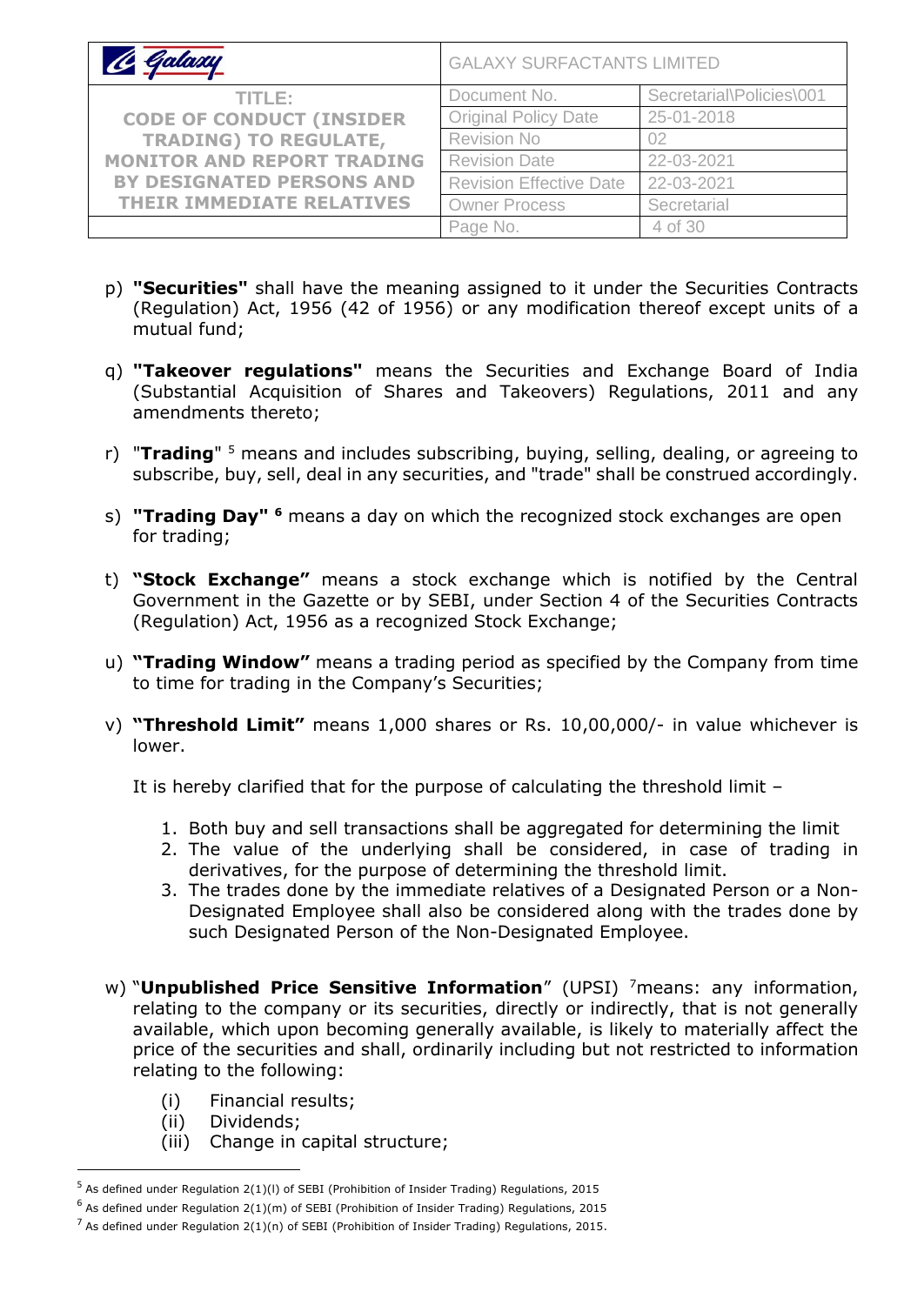| Galaxy                            | <b>GALAXY SURFACTANTS LIMITED</b> |                          |
|-----------------------------------|-----------------------------------|--------------------------|
| TITLE:                            | Document No.                      | Secretarial\Policies\001 |
| <b>CODE OF CONDUCT (INSIDER</b>   | <b>Original Policy Date</b>       | 25-01-2018               |
| <b>TRADING) TO REGULATE,</b>      | Revision No                       | 02                       |
| <b>MONITOR AND REPORT TRADING</b> | <b>Revision Date</b>              | 22-03-2021               |
| <b>BY DESIGNATED PERSONS AND</b>  | <b>Revision Effective Date</b>    | 22-03-2021               |
| THEIR IMMEDIATE RELATIVES         | <b>Owner Process</b>              | Secretarial              |
|                                   | Page No.                          | 5 of 30                  |

- (iv) Mergers, de-mergers, acquisitions, delisting, disposals and expansion of business and such other transactions; and
- (v) Changes in key managerial personnel;
- (vi)  $8$  (deleted)
- x) **All other words and phrases** used and not defined in this Code but defined in the Securities and Exchange Board of India Act, 1992, the Securities Contracts (Regulation) Act, 1956, the Depositories Act, 1996 or the Companies Act, 2013 and rules and regulations made thereunder shall have the meanings respectively assigned to them in those legislations.

## **2. COMPLIANCE OFFICER**

- a) The Company Secretary shall be the Compliance Officer reporting to the Board of Directors, responsible for compliance of policies, procedures, maintenance of records, monitoring adherence to the rules for the preservation of UPSI, monitoring of trades and the implementation of the codes specified in these regulations under the overall supervision of the Board of Directors of the Company.
- b) The Company Secretary shall hold the position so long as he / she is in the employment of the Company. In case of vacancy, till such time a successor is appointed, the Chief Financial Officer or any other person authorized by the Board shall, in the interim period act as the Compliance Officer.
- c) The Compliance Officer shall ensure proper assistance to all the employees / directors in addressing any clarifications regarding the PIT Regulations and this Code.

## **3. PRESERVATION OF "UNPUBLISHED PRICE SENSITIVE INFORMATION"**

3.1 All UPSI is to be handled on a "Need to Know" basis, i.e. UPSI should be disclosed only to those within the Company who need the information to discharge their duty and whose possession of such information will not give rise to a conflict of interest or likelihood of misuse of the information.

To prevent the misuse of confidential information the Company adopts a 'Chinese Wall' policy thereby separating those areas of the Company which routinely have access to confidential information, considered as 'inside areas' from those areas which deal with sale / marketing / investment advice or other departments providing support services, considered as 'public areas'.

<sup>8</sup> Clause no. (vi) stands omitted vide SEBI (Prohibition of Insider Trading) (Amendment) Regulations, 2018 w. e. f. April 1, 2019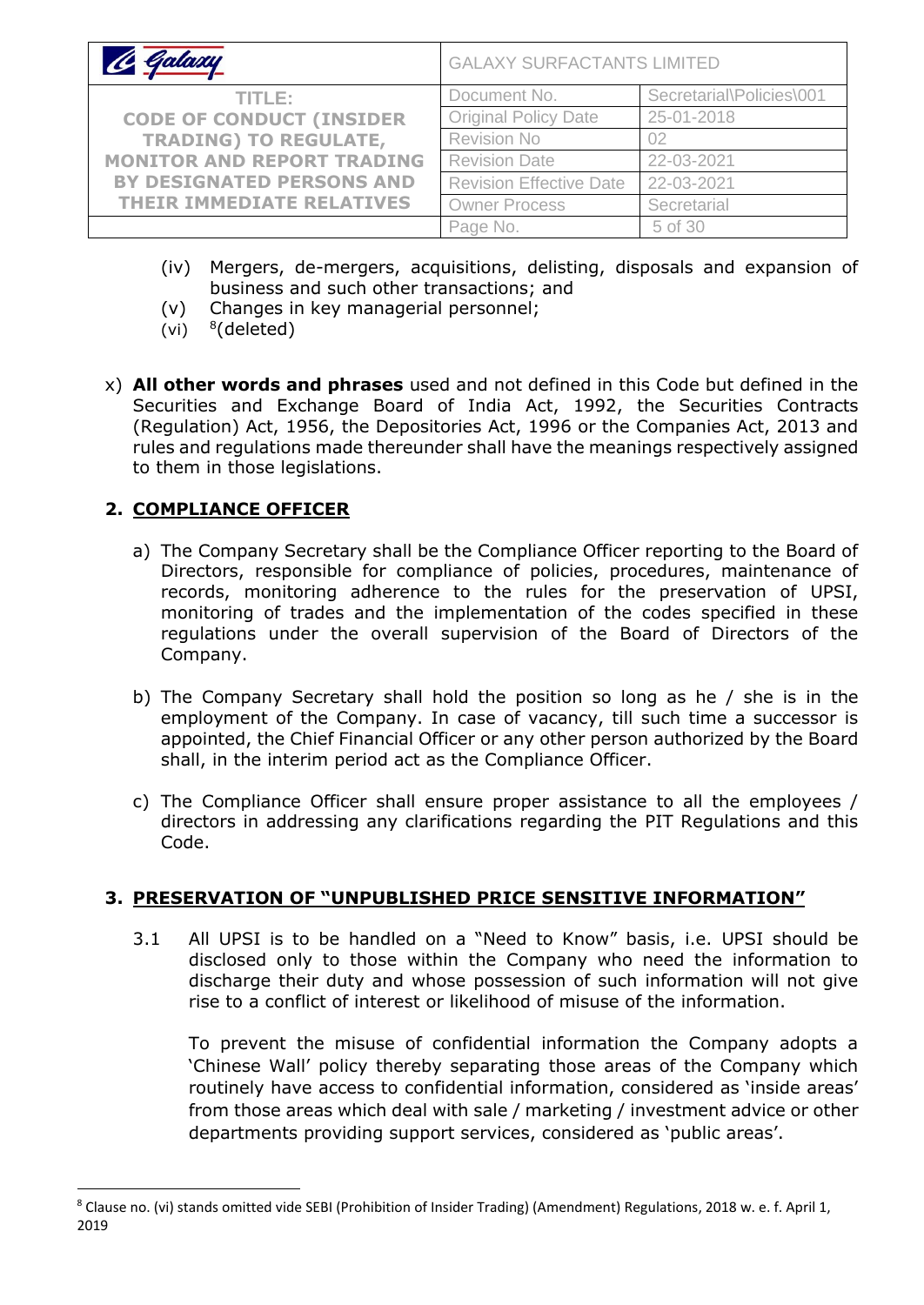| <i>Galaxy</i>                     | <b>GALAXY SURFACTANTS LIMITED</b> |                          |
|-----------------------------------|-----------------------------------|--------------------------|
| TITLE:                            | Document No.                      | Secretarial\Policies\001 |
| <b>CODE OF CONDUCT (INSIDER</b>   | <b>Original Policy Date</b>       | 25-01-2018               |
| <b>TRADING) TO REGULATE,</b>      | <b>Revision No</b>                | 02                       |
| <b>MONITOR AND REPORT TRADING</b> | <b>Revision Date</b>              | 22-03-2021               |
| <b>BY DESIGNATED PERSONS AND</b>  | <b>Revision Effective Date</b>    | 22-03-2021               |
| THEIR IMMEDIATE RELATIVES         | <b>Owner Process</b>              | Secretarial              |
|                                   | Page No.                          | 6 of 30                  |

The employees in the inside areas shall not communicate any UPSI to any one in public area. Demarcation of various departments as 'inside area' may be implemented by the Compliance Officer.

In exceptional circumstances i.e. in furtherance of legitimate purposes, performance of duties or discharge of legal obligations, any Designated Person may be permitted to 'cross the wall' and give UPSI to any person on a 'need to know' basis, under intimation to the Compliance Officer.

- 3.2 No insider shall communicate, provide, or allow access to any UPSI, relating to the Company or securities listed or proposed to be listed, to any person including other insiders except where such communication is in furtherance of legitimate purposes, performance of duties or discharge of legal obligations.
- 3.3 No person shall procure from or cause the communication by any insider of UPSI, relating to the Company or securities listed or proposed to be listed, except in furtherance of legitimate purposes, performance of duties or discharge of legal obligations.
- 3.4 However, UPSI may be communicated, provided, allowed access to or procured, in connection with a transaction which:
	- $\triangleright$  entails an obligation to make an open offer under the takeover regulations where the Board of Directors of the Company is of informed opinion that the proposed transaction is in the best interests of the Company; or
	- $\triangleright$  does not attract the obligation to make an open offer under the takeover regulations but where the Board of Directors of the Company is of the informed opinion that the proposed transaction is in the best interests of the Company and the information that constitutes UPSI is disseminated to be made generally available at least 2 trading days prior to the proposed transaction being effected in such form as the Board of Directors may determine.
- 3.5 For the above purposes, the Board of Directors shall require the parties to execute agreements to contract confidentiality and non-disclosure obligations on the part of such parties and such parties shall keep information so received confidential, except for the purpose of this Clause and shall not otherwise trade in securities of the Company when in possession of UPSI.
- 3.6 Files containing confidential information shall be kept secure. Computer files must have adequate security of login and password etc.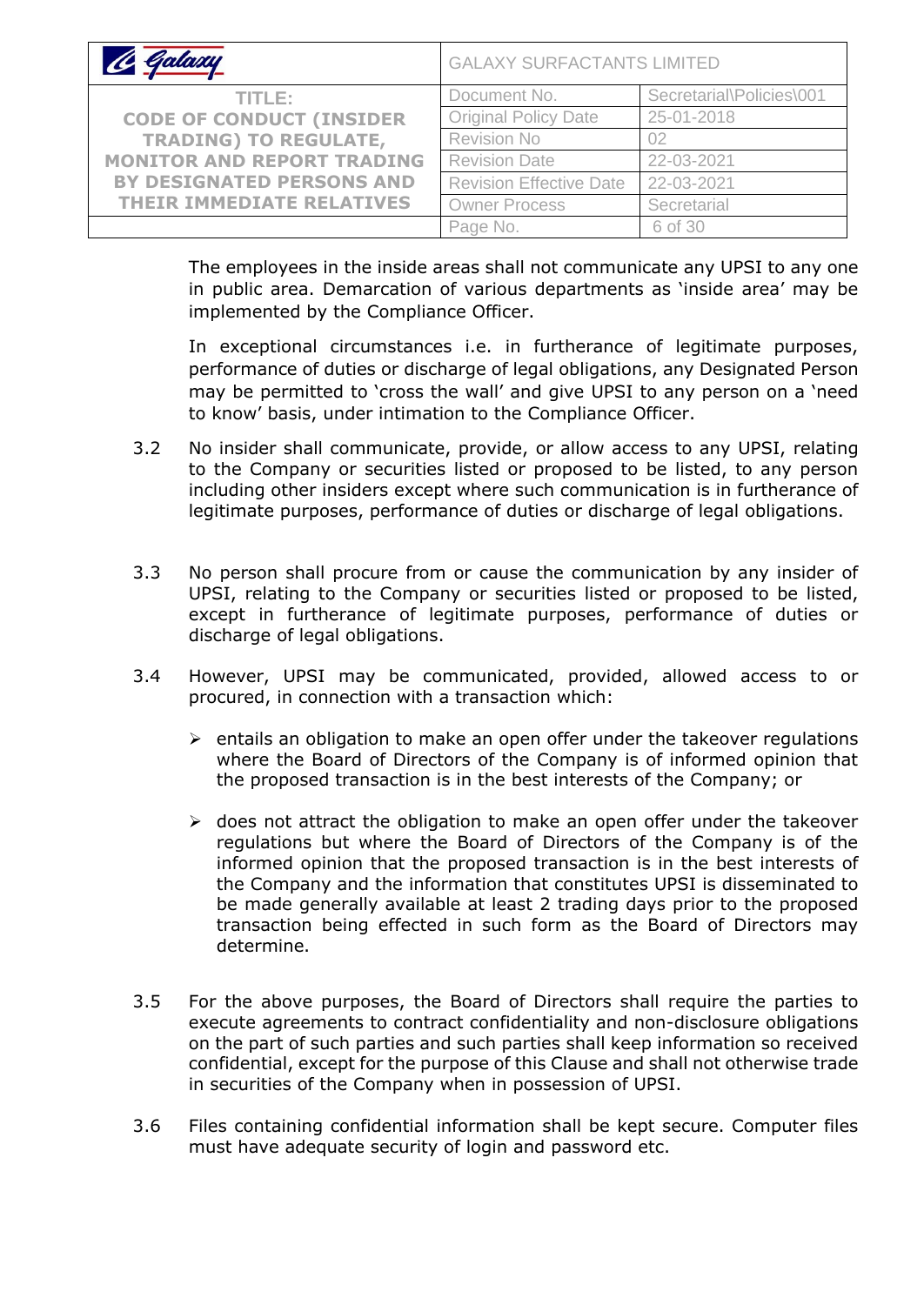| Galaxy                            | <b>GALAXY SURFACTANTS LIMITED</b> |                          |
|-----------------------------------|-----------------------------------|--------------------------|
| TITLE:                            | Document No.                      | Secretarial\Policies\001 |
| <b>CODE OF CONDUCT (INSIDER</b>   | <b>Original Policy Date</b>       | 25-01-2018               |
| <b>TRADING) TO REGULATE,</b>      | Revision No                       | 02                       |
| <b>MONITOR AND REPORT TRADING</b> | <b>Revision Date</b>              | 22-03-2021               |
| <b>BY DESIGNATED PERSONS AND</b>  | <b>Revision Effective Date</b>    | 22-03-2021               |
| <b>THEIR IMMEDIATE RELATIVES</b>  | <b>Owner Process</b>              | Secretarial              |
|                                   | Page No.                          | 7 of 30                  |

### **4. PREVENTION OF MISUSE OF "UNPUBLISHED PRICE SENSITIVE INFORMATION"**

All Designated Persons and their Immediate Relatives shall be subject to trading restrictions enumerated herein.

As a general overriding rule, no Insider shall trade in securities of the Company when in possession of UPSI.

When a person who is in possession of UPSI, has traded in securities, his trades would be presumed to be motivated by the knowledge and awareness of such information in his possession.

### 4.1 **Trading Plan:**

An insider shall be entitled to formulate a trading plan and present it to the Compliance Officer for approval and public disclosure pursuant to which trades may be carried out on his behalf in accordance with such plan. This gives an option to persons who may be perpetually in possession of Unpublished Price Sensitive Information and enabling them to trade in securities in a compliant manner.

- 4.2 Trading Plan shall:
	- (i) not entail commencement of trading on behalf of the insider earlier than 6 months from the public disclosure of the plan;
	- (ii) not entail trading for the period between the 20th trading day prior to the last day of any financial period for which results are required to be announced by the issuer of the securities and the 2nd trading day after the disclosure of such financial results;
	- (iii) entail trading for a period of not less than 12 months;
	- (iv) not entail overlap of any period for which another trading plan is already in existence;
	- (v) set out either the value of trades to be effected or the number of securities to be traded along with the nature of the trade and the intervals at, or dates on which such trades shall be effected; and
	- (vi) not entail trading in securities for market abuse.
- 4.3 The Compliance officer shall review the trading plan to assess whether the plan would have any potential for violation of these regulations. He shall be entitled to seek such express undertakings as may be necessary to enable such assessment and to approve and monitor the implementation of the plan.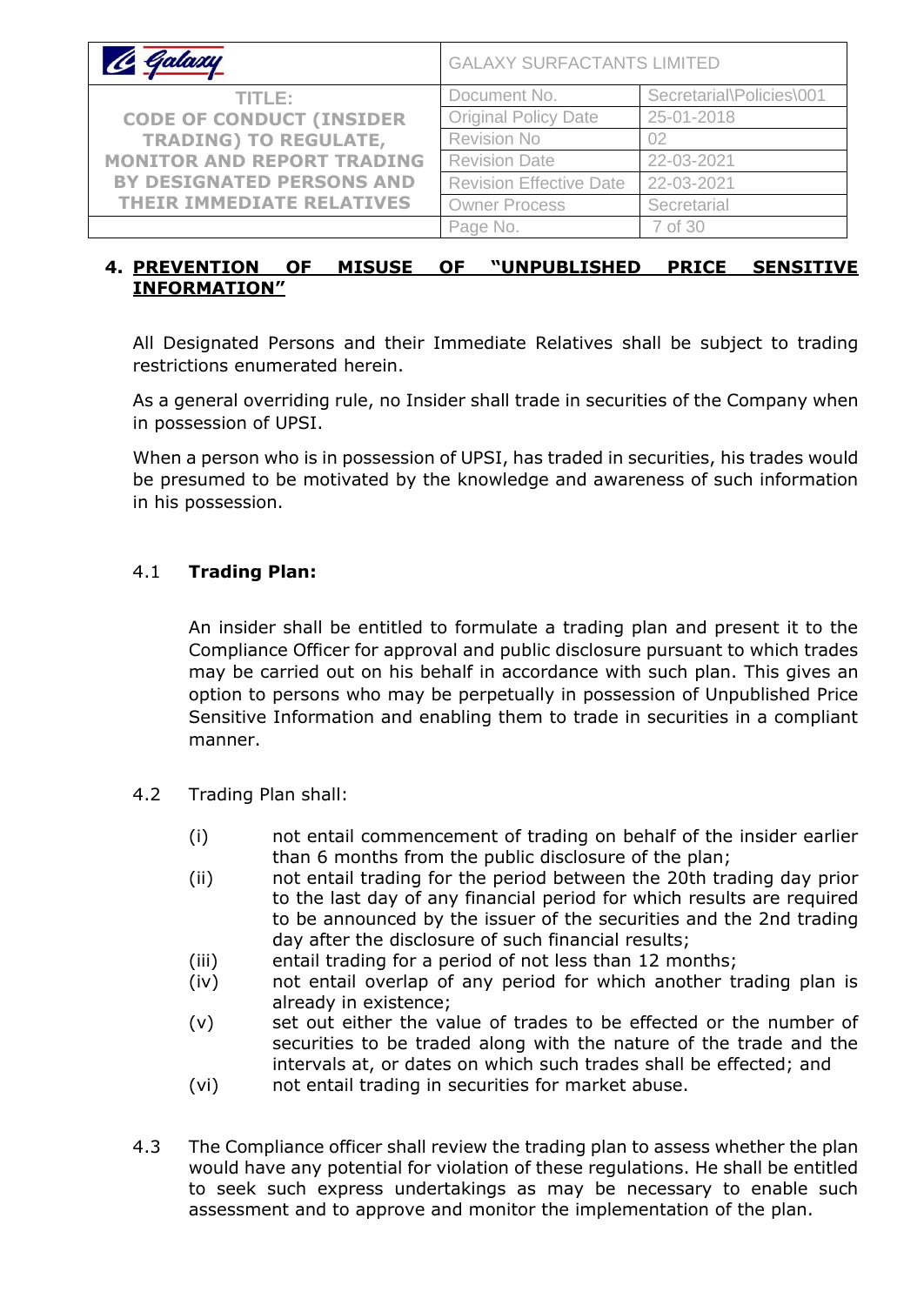| C Galaxy                          | <b>GALAXY SURFACTANTS LIMITED</b> |                          |
|-----------------------------------|-----------------------------------|--------------------------|
| TITLE:                            | Document No.                      | Secretarial\Policies\001 |
| <b>CODE OF CONDUCT (INSIDER</b>   | <b>Original Policy Date</b>       | 25-01-2018               |
| <b>TRADING) TO REGULATE,</b>      | Revision No                       | 02                       |
| <b>MONITOR AND REPORT TRADING</b> | <b>Revision Date</b>              | 22-03-2021               |
| <b>BY DESIGNATED PERSONS AND</b>  | <b>Revision Effective Date</b>    | 22-03-2021               |
| <b>THEIR IMMEDIATE RELATIVES</b>  | <b>Owner Process</b>              | Secretarial              |
|                                   | Page No.                          | 8 of 30                  |

4.4 The Trading Plan once approved shall be irrevocable and the Insider shall mandatorily have to implement the plan, without being entitled to either deviate from it or to execute any trade in the securities outside the scope of the trading plan.

However, the implementation of the trading plan shall not be commenced, if at the time of formulation of the plan, the Insider is in possession of any UPSI and the said information has not become generally available at the time of the commencement of implementation. The Compliance Officer shall confirm that the commencement of the Plan shall be deferred until such UPSI becomes generally available information. Further, the Insider shall also not be allowed to trade in securities of the Company, if the date of trading in securities of the Company, as per the approved Trading Plan, coincides with the date of closure of Trading Window announced by the Compliance Officer.

- 4.5 Upon approval of the trading plan, the Compliance Officer shall notify the plan to the stock exchanges on which the securities are listed.
- 4.6 The provisions regarding pre-clearance of trades, trading window norms and restrictions on contra trade shall not be applicable for a trade executed as per an approved Trading Plan.

### **5.1 Trading Window***:*

Other than the period(s) for which the 'Trading Window' is closed as prescribed hereunder, the same shall remain open for trading in the Securities of the Company by the Designated Persons and their immediate relatives.

Trading Window will be closed from the end of every quarter till 48 hours after the declaration of financial results.

In addition to the above, Trading window may be closed by the Company during such times in addition to the above period as it may deem fit from time to time including when the Compliance Officer determines that a Designated Persons or a class of Designated Persons can be reasonably expected to possess UPSI till 48 hours after the UPSI is made public.

No Designated Person and their immediate relatives shall trade in the securities of the Company when the trading window is closed. The provisions for trading window shall also be applicable to any person having contractual or fiduciary relation with the Company, such as auditors, accountancy firms, law firms, analysts, consultants etc., assisting or advising the Company.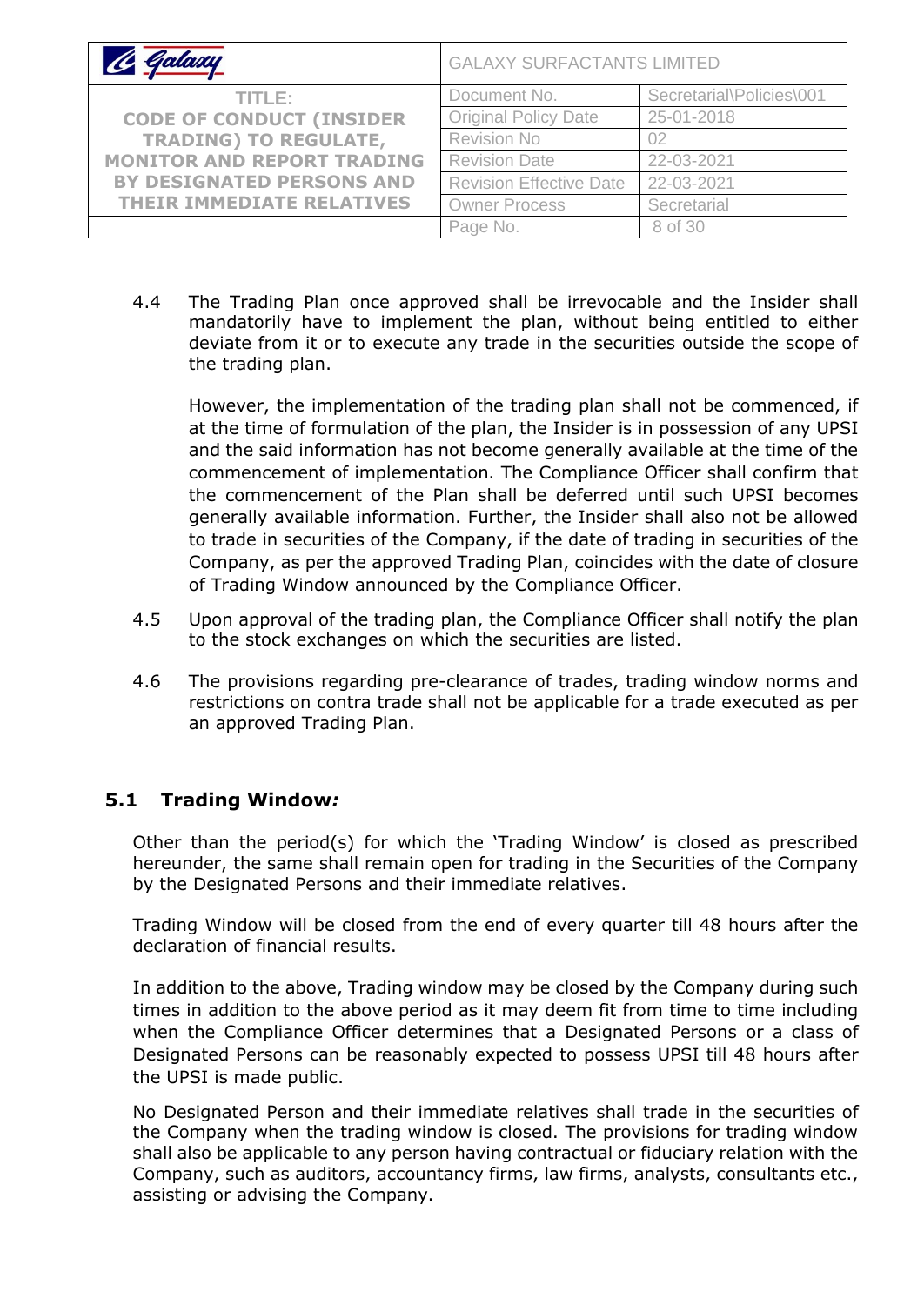| 4 Galaxy                          | <b>GALAXY SURFACTANTS LIMITED</b> |                          |
|-----------------------------------|-----------------------------------|--------------------------|
| TITLE: I                          | Document No.                      | Secretarial\Policies\001 |
| <b>CODE OF CONDUCT (INSIDER</b>   | <b>Original Policy Date</b>       | 25-01-2018               |
| <b>TRADING) TO REGULATE,</b>      | Revision No                       | 02                       |
| <b>MONITOR AND REPORT TRADING</b> | <b>Revision Date</b>              | 22-03-2021               |
| <b>BY DESIGNATED PERSONS AND</b>  | <b>Revision Effective Date</b>    | 22-03-2021               |
| <b>THEIR IMMEDIATE RELATIVES</b>  | <b>Owner Process</b>              | Secretarial              |
|                                   | Page No.                          | 9 of 30                  |

It shall be the responsibility of the Designated Persons to advice their immediate relatives of trading window period closures.

In case of ESOPs, exercise of option will be allowed in the period when the trading window is closed. However, sale of shares allotted on exercise of ESOPs will not be allowed when trading window is closed.

### **5.2 Pre- clearance of Trades:**

a) All Designated Persons of the Company, who intend to trade in the securities of the Company irrespective of the value of the trade will have to make an application to the Compliance Officer in the prescribed form (Form F) given in this Code for preclearance of the transaction. However, no Designated Persons of the Company shall be entitled to apply for pre-clearance of any proposed trade if such designated person is in possession of UPSI even if the trading window is not closed.

Non-Designated Employees may trade in securities of the Company upto the Threshold Limit in a Financial Year without any pre-clearance. In respect of transactions beyond the annual Threshold Limit, the above pre-clearance provisions shall apply.

b) The application for approval for preclearance shall be made in Form F by the concerned Designated Person or the Non-Designated Employee to the Compliance Officer with the confirmation as per the following matrix:

|    | Dealing By                      | To be confirmed By                |
|----|---------------------------------|-----------------------------------|
| 1. | Designated Persons (Other than  | Concerned Head of the Process and |
|    | the Head of the Process)        | <b>CFO</b>                        |
| 2. | Designated Persons (Head of the | Concerned Director and CFO        |
|    | Process)                        |                                   |
| 3. | Non Designated Employees        | Concerned Head of the Process and |
|    | (Beyond the Annual Threshold    | <b>CFO</b>                        |
|    | Limit) (Other than Head of the  |                                   |
|    | Process)                        |                                   |
| 4. | Director                        | Managing Director and CFO         |
| 5. | Managing Director or Director   | Chairman of the Board and Audit   |
|    | Finance                         | Committee                         |
| 6. | Promoter                        | Chairman of the Board and Audit   |
|    |                                 | Committee                         |

c) The Compliance Officer shall confidentially maintain a list of such securities as a "restricted list" which shall be used as the basis for approving or rejecting applications for preclearance of trades.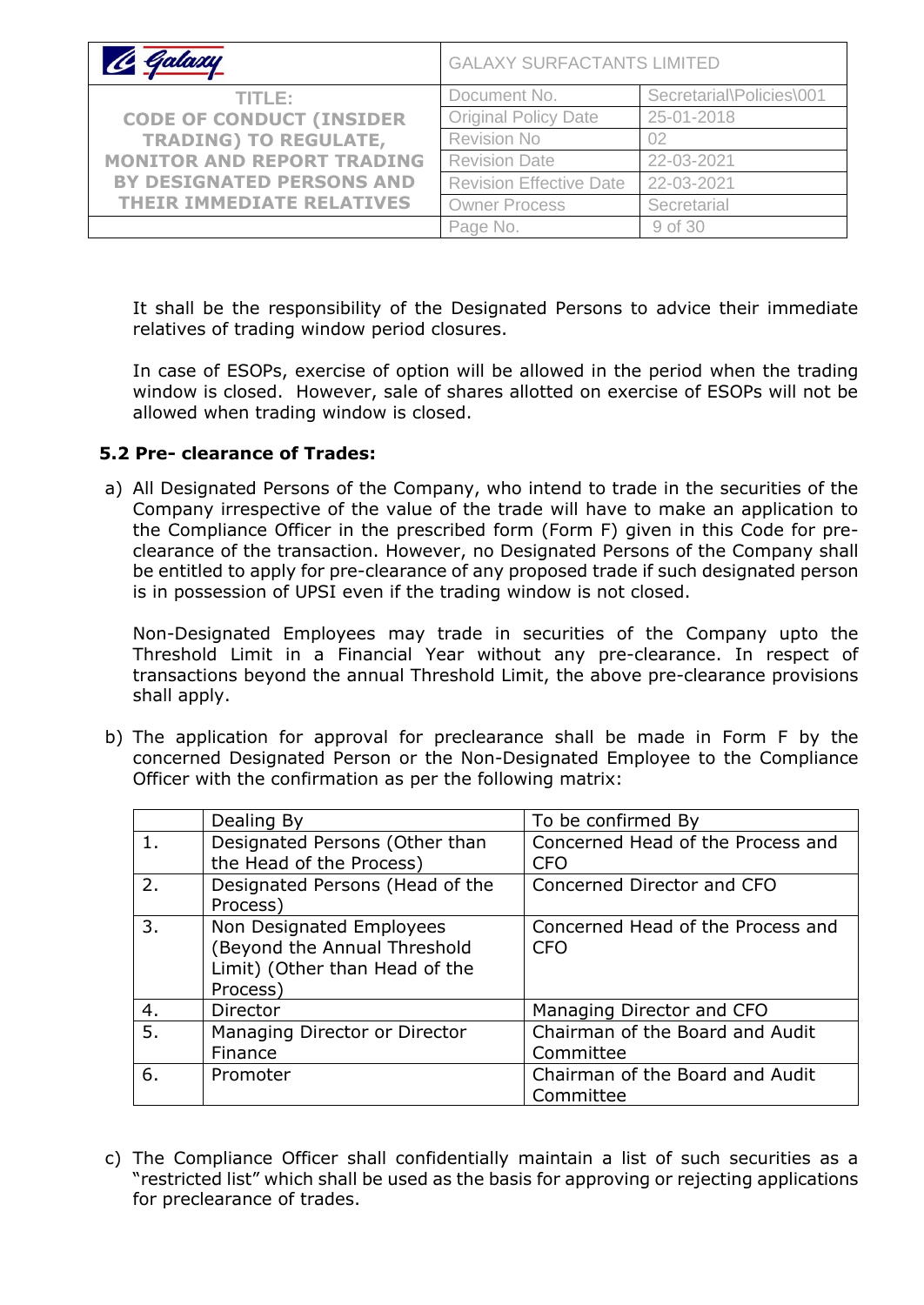| le Galaxy                         | <b>GALAXY SURFACTANTS LIMITED</b> |                          |
|-----------------------------------|-----------------------------------|--------------------------|
| TITLE:                            | Document No.                      | Secretarial\Policies\001 |
| <b>CODE OF CONDUCT (INSIDER</b>   | <b>Original Policy Date</b>       | 25-01-2018               |
| <b>TRADING) TO REGULATE,</b>      | <b>Revision No</b>                | 02                       |
| <b>MONITOR AND REPORT TRADING</b> | <b>Revision Date</b>              | 22-03-2021               |
| <b>BY DESIGNATED PERSONS AND</b>  | <b>Revision Effective Date</b>    | 22-03-2021               |
| <b>THEIR IMMEDIATE RELATIVES</b>  | <b>Owner Process</b>              | Secretarial              |
|                                   | Page No.                          | 10 of 30                 |

d) The restrictions contained in this clause shall also apply to immediate relatives in respect of which the concerned Designated Person or the concerned Non Designated Employee shall be responsible for the compliance under this policy.

### **6 OTHER RESTRICTIONS:**

Following additional restrictions shall apply wherein pre-clearance for the trade has been sought by Designated Persons and Non Designated Employees:

- **6.1** All the preapproved trades shall in respect of the securities of the Company shall be executed within 7 (seven) Trading days after the approval of pre-clearance is given, failing which, fresh pre-clearance for trades to be executed shall be obtained.
- **6.2** The concerned persons shall disclose to the Company in the prescribed Form (Form E) the number of securities acquired or disposed of for which pre-clearances is obtained within 2 trading days of such transaction.
- **6.3** The concerned persons shall disclose to the Company in the prescribed Form (Form E) the number of securities not traded including reasons for such decision for which pre-clearances is obtained within 2 trading days of completion of 3 Trading days after the approval of pre-clearance is given.
- **6.4** The disclosures to be made by any person under this Code shall include those relating to trading by such person's immediate relatives, and by any other person for whom such person takes trading decisions.
- **6.5** The disclosures of trading in securities shall also include trading in derivatives of securities and the traded value of the derivatives shall be taken into account.
- **6.6** Any Designated person or a Non Designated Employee who is permitted to trade shall not execute a contra trade within 6 months. In case any contra trade is executed, inadvertently or otherwise, in violation of the restriction, the profits from such trade shall be liable to be disgorged for remittance to the SEBI for credit to the Investor Protection and Education Fund administered by SEBI under the Act.

These period restrictions under this clause shall not be applicable for trades done in pursuance of a valid and approved trading plan and trades done pursuant to exercise of ESOP.

In case trading in securities is necessitated by personal emergency, the holding period of 6 months as specified above may be waived by the Compliance Officer after recording in writing his/her reasons in this regard. An application for waiver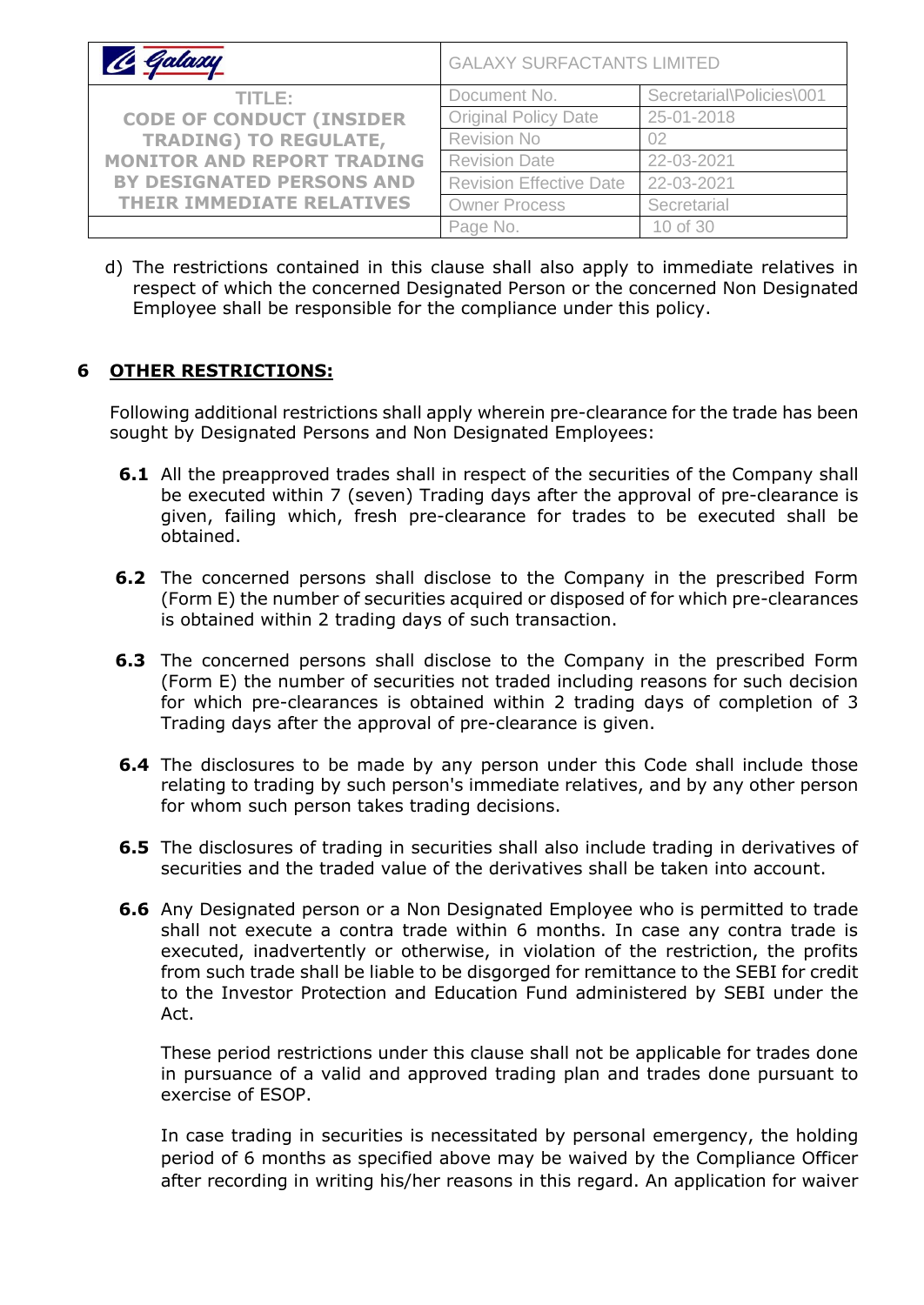| le Galaxy                         | <b>GALAXY SURFACTANTS LIMITED</b> |                          |
|-----------------------------------|-----------------------------------|--------------------------|
| TITLE:                            | Document No.                      | Secretarial\Policies\001 |
| <b>CODE OF CONDUCT (INSIDER</b>   | <b>Original Policy Date</b>       | 25-01-2018               |
| <b>TRADING) TO REGULATE,</b>      | <b>Revision No</b>                | 02                       |
| <b>MONITOR AND REPORT TRADING</b> | <b>Revision Date</b>              | 22-03-2021               |
| <b>BY DESIGNATED PERSONS AND</b>  | <b>Revision Effective Date</b>    | 22-03-2021               |
| <b>THEIR IMMEDIATE RELATIVES</b>  | <b>Owner Process</b>              | Secretarial              |
|                                   | Page No.                          | 11 of 30                 |

of holding period shall be made to the Compliance Officer through concerned Departmental Head in the prescribed Form (Form G).

## **7 REPORTING REQUIREMENTS FOR TRANSACTIONS IN SECURITIES:**

#### **Initial Disclosure**

- **7.1** Every promoter, member of promoter group, Key Managerial Personnel, Director and Designated Employees of the Company within 30 days of this Code taking effect, shall forward to the Company the details of all holdings in securities of the Company presently held by them including the statement of holdings of dependent family members in the prescribed Form (Form A).
- **7.2** Every person on appointment as a key managerial personnel or Designated Employee or a director of the Company or upon becoming a promoter or member of promoter group shall disclose his holding of securities of the Company as on the date of appointment or becoming a promoter, to the Company within 7 days of such appointment or becoming a promoter in the prescribed Form (Form B).

### **Continual Disclosure**

**7.3** Every promoter, member of promoter group and Designated Person of the Company shall disclose to the Company in the prescribed Form (Form C) the number of such securities acquired or disposed of within two trading days of such transaction if the value of the securities traded, whether in one transaction or a series of transactions over any calendar quarter, aggregates to a traded value in excess of Rs. 10 Lakhs.

The disclosure shall be made within 2 trading days of:

- (a) The receipt of intimation of allotment of shares, or
- (b) The acquisition or sale of shares or voting rights, as the case may be.
- **7.4** Every promoter, member of promoter group and Designated Employee of the Company shall within 30 days of the beginning of every financial year, disclose to the Company in the Prescribed Form (Form H) prescribed details and the holding of such securities as at the end of the financial year and the details each purchase / sale of the securities during the financial year so ended. This disclosure shall also applicable to any Non Designated Employee who has traded in the security of the Company beyond the Threshold Limit in financial year. Any change in information provided earlier (other than holding of securities) shall be informed within 30 days of such in Form H.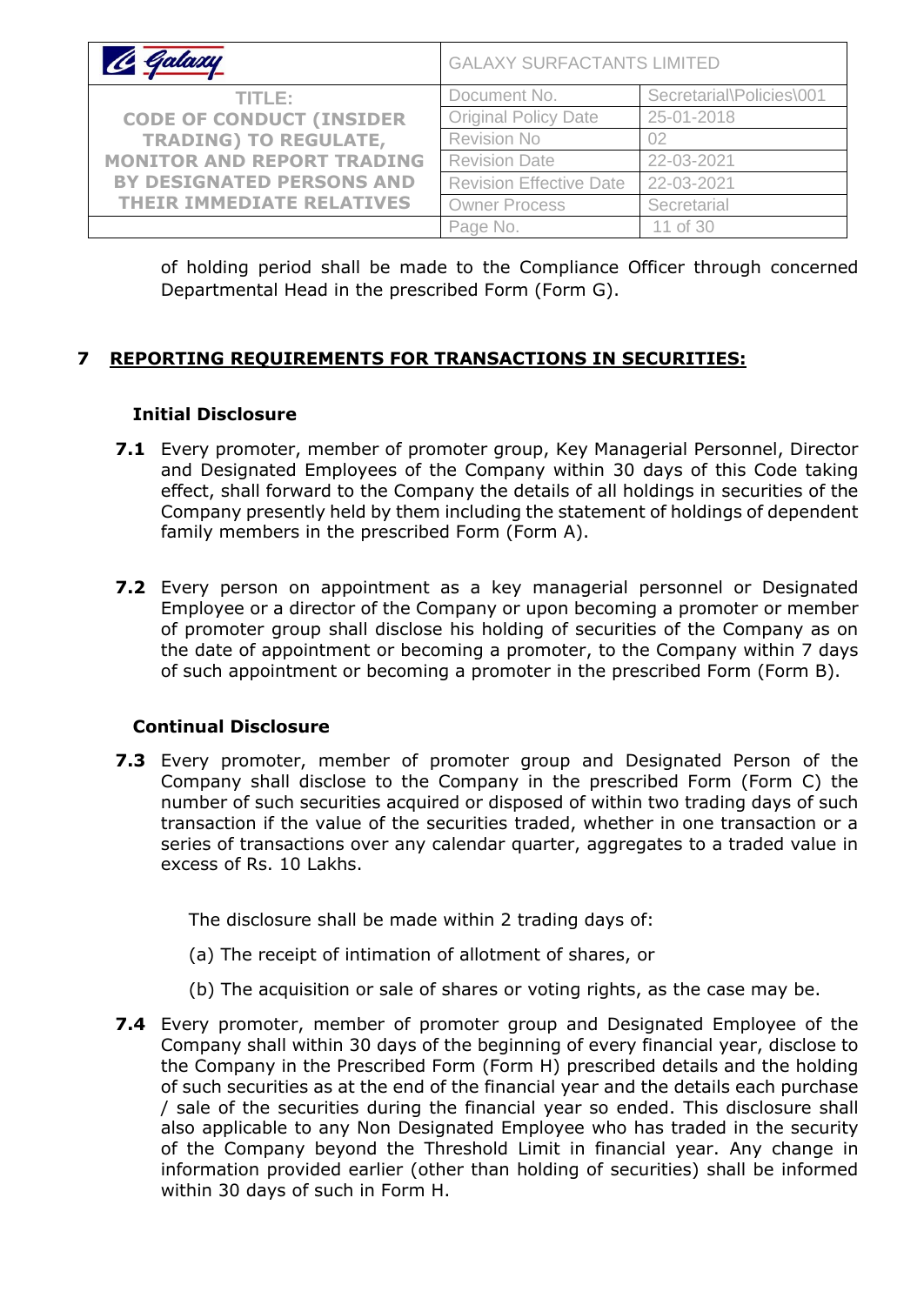| C Galaxy                          | <b>GALAXY SURFACTANTS LIMITED</b> |                          |  |
|-----------------------------------|-----------------------------------|--------------------------|--|
| TITLE:                            | Document No.                      | Secretarial\Policies\001 |  |
| <b>CODE OF CONDUCT (INSIDER</b>   | <b>Original Policy Date</b>       | 25-01-2018               |  |
| <b>TRADING) TO REGULATE,</b>      | <b>Revision No</b>                | 02                       |  |
| <b>MONITOR AND REPORT TRADING</b> | <b>Revision Date</b>              | 22-03-2021               |  |
| BY DESIGNATED PERSONS AND         | <b>Revision Effective Date</b>    | 22-03-2021               |  |
| <b>THEIR IMMEDIATE RELATIVES</b>  | <b>Owner Process</b>              | Secretarial              |  |
|                                   | Page No.                          | 12 of 30                 |  |

**7.5** The Company may, at its discretion, require any other Connected Person(s) to make disclosure of holdings and trading in securities of the Company in the prescribed form (form D) and at such frequency as may be determined by the Compliance Officer.

#### **Disclosure by the Company to the Stock Exchange(s)**

- **7.6** Within 2 trading days of the receipt of intimation under Clause 7.3, the Compliance Officer shall disclose to all Stock Exchanges on which the Company is listed, the information received.
- **7.7** The Compliance officer shall maintain records of all the declarations in the appropriate form given by Designated Persons for a minimum period of 5 years.

### **8 PENALTY FOR CONTRAVENTION OF CODE OF CONDUCT (INSIDER TRADING):**

- **8.1** Failure to comply with this Code shall be considered to be a serious disciplinary matter.
- **8.2** The Compliance Officer shall report all the breaches of this code to the Board of Directors of the Company. The Board of Directors, considering the nature and severity of the breach, may decide to report any such breach and action to the Securities and Exchange Board of India.
- **8.3** In addition to any civil or criminal action that the regulatory authorities may initiate, any person violating the Code shall be liable for penalty as under:

| Category of Breach                                                           | <b>Suggested Actions</b>                                                                                                                                                                   |
|------------------------------------------------------------------------------|--------------------------------------------------------------------------------------------------------------------------------------------------------------------------------------------|
| Mis-Reporting / Non Reporting                                                | Written warning for the first breach                                                                                                                                                       |
| of transactions which                                                        | $\bullet$                                                                                                                                                                                  |
| are                                                                          | For every subsequent breach penalty of Rs.                                                                                                                                                 |
| required to be disclosed under                                               | $\bullet$                                                                                                                                                                                  |
| this Code                                                                    | 25,000                                                                                                                                                                                     |
| Trading beyond he timelines<br>given for trading after the pre-<br>clearance | • Penalty of Rs. 50,000 or the notional profit<br>made or loss avoided considering the<br>closing price of the security on the last day<br>of the approval period, whichever is<br>higher. |
| Dealing in securities by the                                                 | • Penalty of Rs. 50,000 or twice the amount                                                                                                                                                |
| Designated Persons or their                                                  | of profits made or losses avoided due to                                                                                                                                                   |
| Immediate Relatives during the                                               | the act, whichever is higher.                                                                                                                                                              |
| Close Period                                                                 | Internal action $-$ e.g. suspension, freeze                                                                                                                                                |
| Dealing without obtaining pre-                                               | $\bullet$                                                                                                                                                                                  |
| clearance                                                                    | on increment / promotion                                                                                                                                                                   |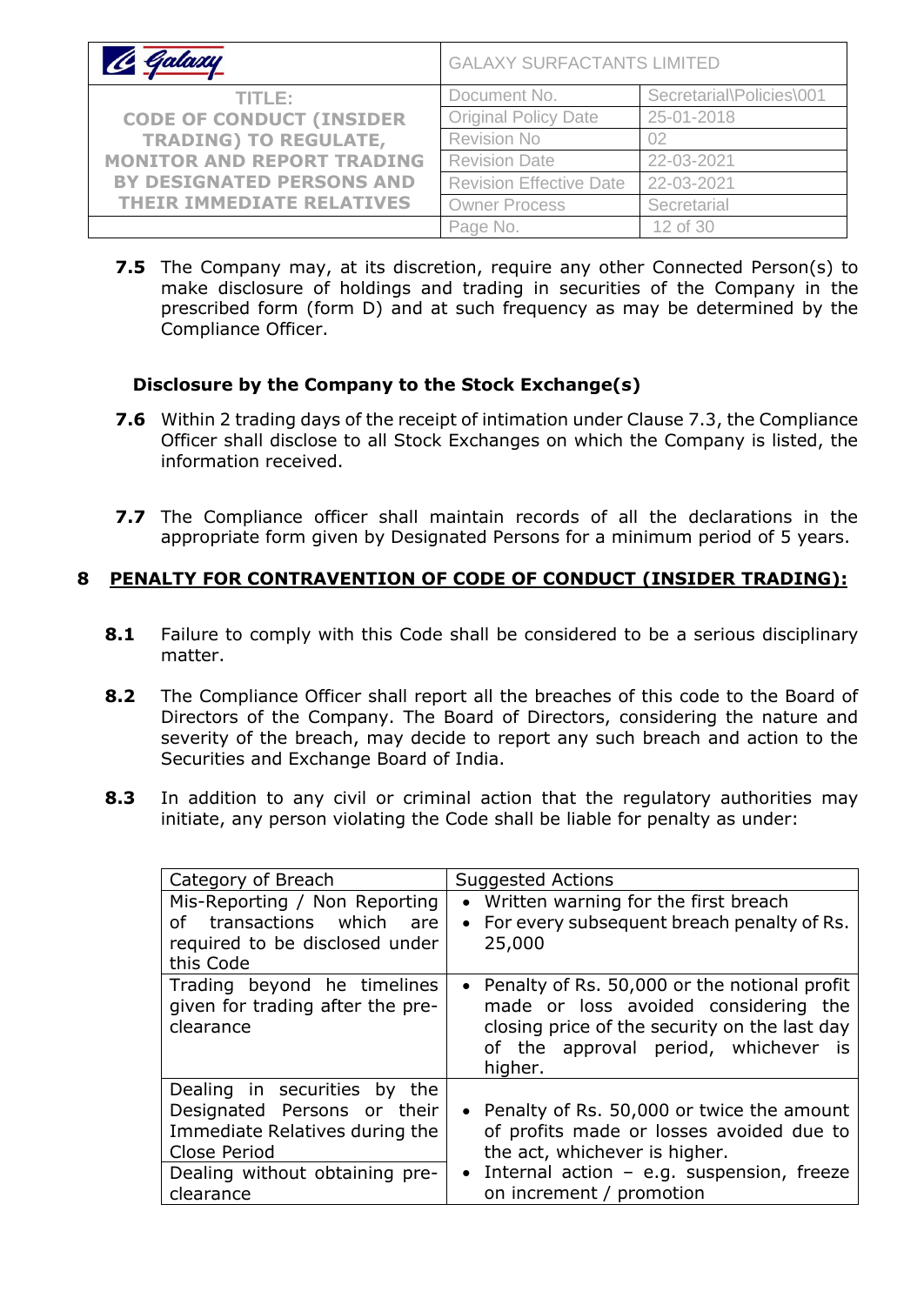| C Galaxy                          | <b>GALAXY SURFACTANTS LIMITED</b> |                          |  |
|-----------------------------------|-----------------------------------|--------------------------|--|
| TITLE:                            | Document No.                      | Secretarial\Policies\001 |  |
| <b>CODE OF CONDUCT (INSIDER</b>   | <b>Original Policy Date</b>       | 25-01-2018               |  |
| <b>TRADING) TO REGULATE,</b>      | Revision No                       | 02                       |  |
| <b>MONITOR AND REPORT TRADING</b> | <b>Revision Date</b>              | 22-03-2021               |  |
| <b>BY DESIGNATED PERSONS AND</b>  | <b>Revision Effective Date</b>    | 22-03-2021               |  |
| <b>THEIR IMMEDIATE RELATIVES</b>  | <b>Owner Process</b>              | Secretarial              |  |
|                                   | Page No.                          | 13 of 30                 |  |

| Dealing when in possession of<br>unpublished price sensitive<br>information                                                                    | • Termination of employment                                                                                     |
|------------------------------------------------------------------------------------------------------------------------------------------------|-----------------------------------------------------------------------------------------------------------------|
| Passing on UPSI or making<br>recommendation directly<br>or -<br>in<br>indirectly for dealing<br>securities on the basis of such<br>information |                                                                                                                 |
| specified above                                                                                                                                | Any other non-compliance not Such penalty as is deemed appropriate by<br>Managing Director and Director Finance |

The Managing Director and Director Finance after giving opportunity of being heard and considering the factors such as knowledge of UPSI, level of management of the individual concerned, number of securities transacted, whether the breach is deliberate etc. shall decide on the penalties proposed as above or to take any other action as they may deem appropriate.

## **9 GENERAL**:

- **9.1** Audit Committee of the Board of Directors shall review the compliance with the provisions of this Policy at least once in a financial year and shall verify that the systems for internal control are adequate and are operating effectively.
- **9.2** This Policy shall be reviewed by the Board of Directors of the Company once in three years or subsequent to any changes in the Regulations.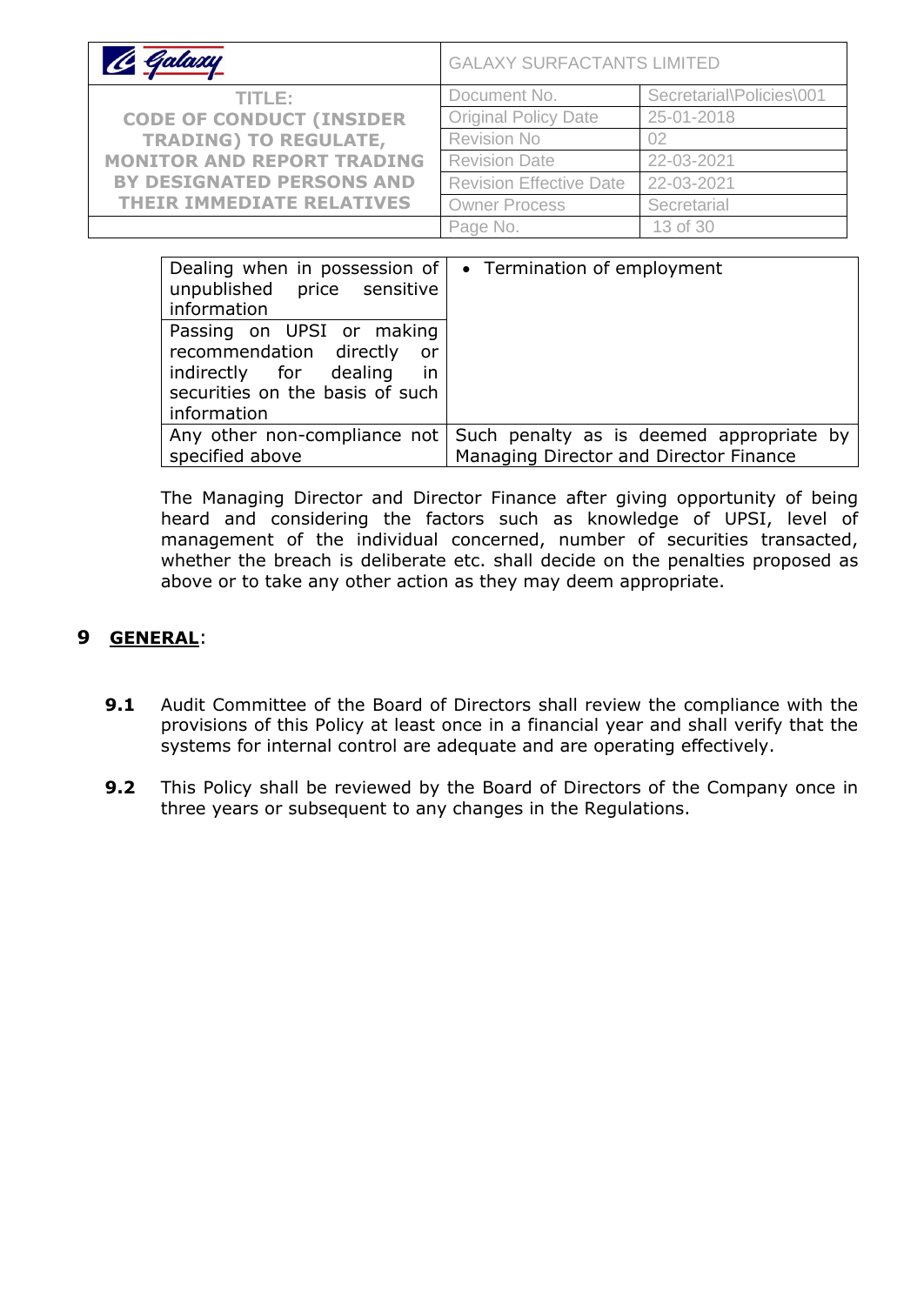| le Galaxy                         | <b>GALAXY SURFACTANTS LIMITED</b> |                          |  |
|-----------------------------------|-----------------------------------|--------------------------|--|
| TITLE:                            | Document No.                      | Secretarial\Policies\001 |  |
| <b>CODE OF CONDUCT (INSIDER</b>   | <b>Original Policy Date</b>       | 25-01-2018               |  |
| <b>TRADING) TO REGULATE,</b>      | <b>Revision No</b>                | 02                       |  |
| <b>MONITOR AND REPORT TRADING</b> | <b>Revision Date</b>              | 22-03-2021               |  |
| <b>BY DESIGNATED PERSONS AND</b>  | <b>Revision Effective Date</b>    | 22-03-2021               |  |
| <b>THEIR IMMEDIATE RELATIVES</b>  | <b>Owner Process</b>              | Secretarial              |  |
|                                   | Page No.                          | 14 of 30                 |  |

### **FORM A**

#### **SEBI (Prohibition of Insider Trading) Regulations, 2015 [Regulation 7 (1) (a) read with Regulation 6 (2) – Initial disclosure to the company]**

Name of the company: Galaxy Surfactants Limited C-49/2, TTC, Industrial Area, Pawne, Navi Mumbai - 400 703

ISIN of the company: INE600K01018

### **Details of Securities held by Promoter, Promoter Group, Key Managerial Personnel (KMP), Director and other such persons as mentioned in Regulation 6(2)**

| Name, PAN,<br>Category of<br>CIN/DIN &<br>Person<br>address<br>(Promoters/ | Securities held as on the date of<br>regulation coming into force                    |                                                                                  | $%$ of<br>Share-<br>Holding |   |
|----------------------------------------------------------------------------|--------------------------------------------------------------------------------------|----------------------------------------------------------------------------------|-----------------------------|---|
| with<br>contact<br>nos.                                                    | Promoter Group /<br><b>KMP/Directors</b><br>/immediate<br>relative to/others<br>etc) | Type of security (For eq. -<br>Shares, Warrants,<br>Convertible Debentures etc.) | <b>No</b>                   |   |
|                                                                            | 2                                                                                    | 3                                                                                | 4                           | 5 |
| Names of<br>education<br>institution<br>(college) of<br>graduation         | Names of past<br>employers                                                           |                                                                                  |                             |   |
| 6                                                                          |                                                                                      |                                                                                  |                             |   |

*Note: "Securities" shall have the meaning as defined under regulation 2(1)(i) of SEBI (Prohibition of Insider Trading) Regulations, 2015.*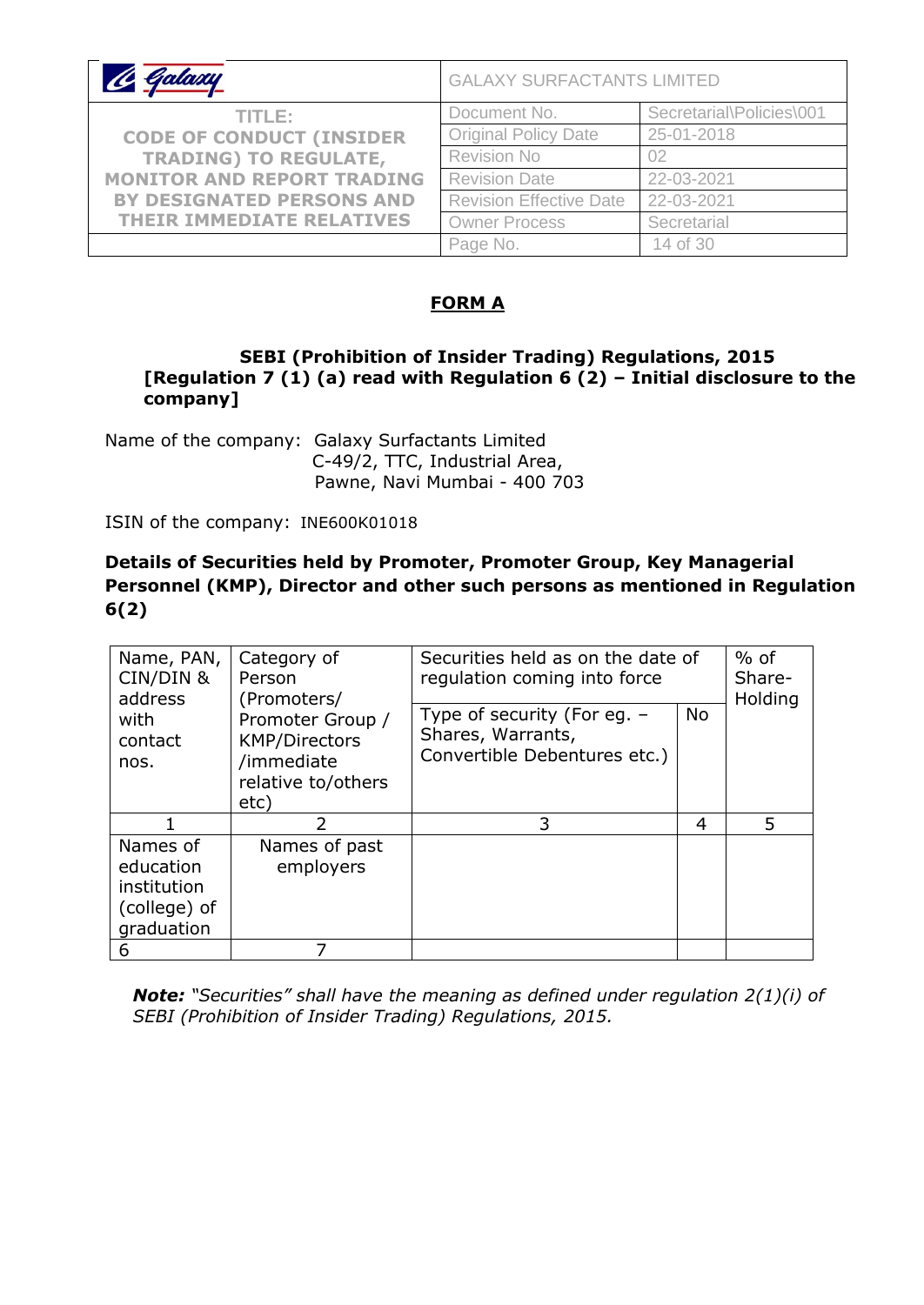| 16 Galaxy                         | <b>GALAXY SURFACTANTS LIMITED</b> |                          |  |
|-----------------------------------|-----------------------------------|--------------------------|--|
| TITLE:                            | Document No.                      | Secretarial\Policies\001 |  |
| <b>CODE OF CONDUCT (INSIDER</b>   | <b>Original Policy Date</b>       | 25-01-2018               |  |
| <b>TRADING) TO REGULATE,</b>      | <b>Revision No</b>                | 02                       |  |
| <b>MONITOR AND REPORT TRADING</b> | <b>Revision Date</b>              | 22-03-2021               |  |
| <b>BY DESIGNATED PERSONS AND</b>  | <b>Revision Effective Date</b>    | 22-03-2021               |  |
| THEIR IMMEDIATE RELATIVES         | <b>Owner Process</b>              | Secretarial              |  |
|                                   | Page No.                          | 15 of 30                 |  |

### **Details of Open Interest (OI) in derivatives of the company held by Promoter, Promoter Group, Key Managerial Personnel (KMP), Director and other such persons as mentioned in Regulation 6(2)**

| Open Interest of the Future contracts<br>held as on the date of regulation coming<br>into force |                                                  | Open Interest of the Option Contracts<br>held as on the date of regulation coming<br>into force |                                                                                                                         |  |  |
|-------------------------------------------------------------------------------------------------|--------------------------------------------------|-------------------------------------------------------------------------------------------------|-------------------------------------------------------------------------------------------------------------------------|--|--|
| Contract<br>Specifications                                                                      | Number of<br>units<br>(contracts)<br>* lot size) | Notional<br>value<br>in Rupee<br>terms                                                          | Number of<br>Notional<br>Contract<br>Specifications<br>units<br>value<br>(contracts<br>in Rupee<br>* lot size)<br>terms |  |  |
|                                                                                                 | 9                                                |                                                                                                 |                                                                                                                         |  |  |

*Note: In case of Options, notional value shall be calculated based on premium plus strike price of options*

Name & Signature: Designation: Date: Place: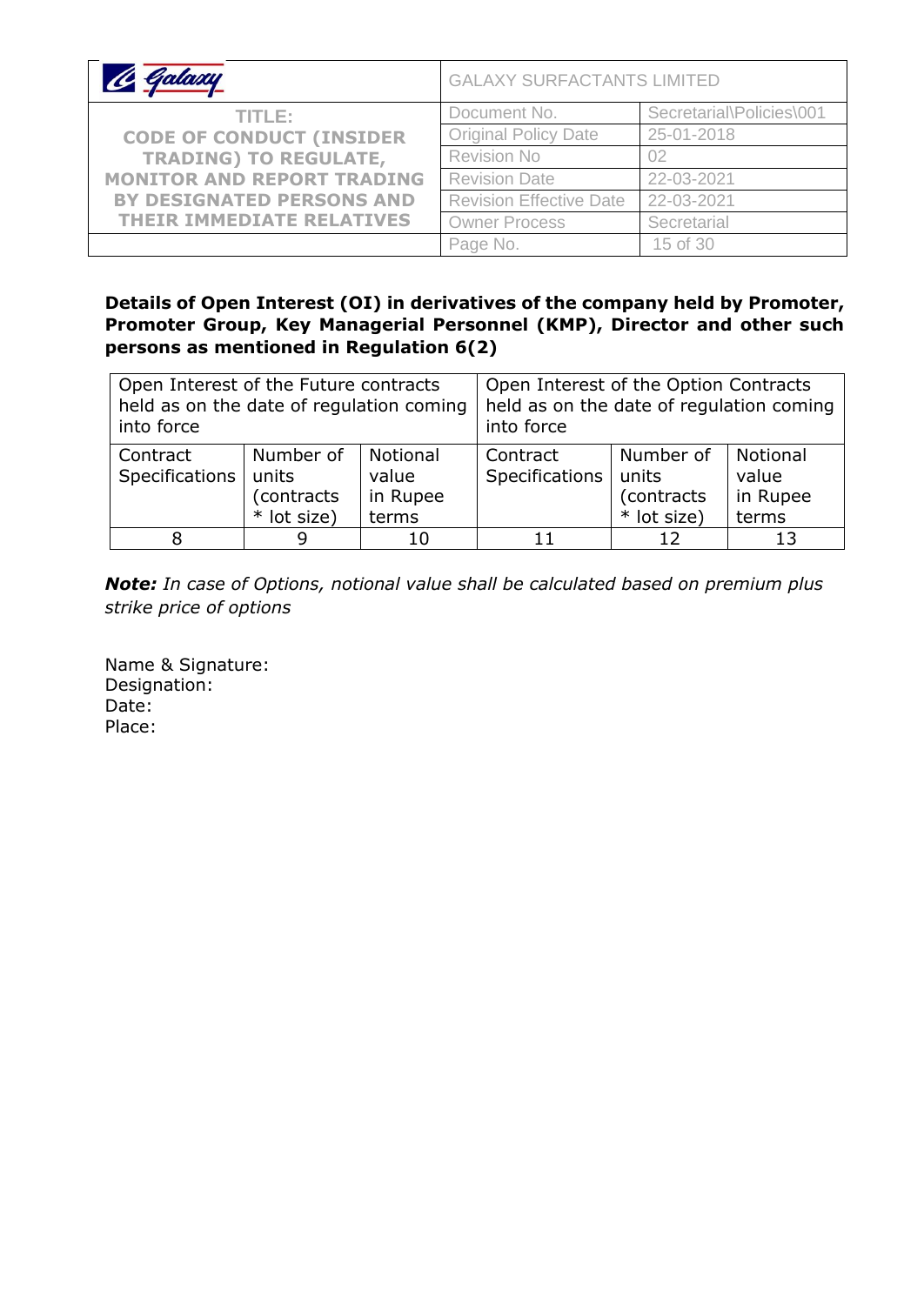| le Galaxy                         | <b>GALAXY SURFACTANTS LIMITED</b> |                          |  |
|-----------------------------------|-----------------------------------|--------------------------|--|
| TITLE:                            | Document No.                      | Secretarial\Policies\001 |  |
| <b>CODE OF CONDUCT (INSIDER</b>   | <b>Original Policy Date</b>       | 25-01-2018               |  |
| <b>TRADING) TO REGULATE,</b>      | <b>Revision No</b>                | 02                       |  |
| <b>MONITOR AND REPORT TRADING</b> | <b>Revision Date</b>              | 22-03-2021               |  |
| BY DESIGNATED PERSONS AND         | <b>Revision Effective Date</b>    | 22-03-2021               |  |
| <b>THEIR IMMEDIATE RELATIVES</b>  | <b>Owner Process</b>              | Secretarial              |  |
|                                   | Page No.                          | 16 of 30                 |  |

#### **Annexure to Form A**

Name:

Employee Code:

| Name of Relative | Relation                | <b>Address</b> | Whether<br>financially<br>dependent or<br>consults you for<br>trading decisions<br>(Y/N) | <b>PAN</b> |
|------------------|-------------------------|----------------|------------------------------------------------------------------------------------------|------------|
|                  | Spouse                  |                |                                                                                          |            |
|                  | <b>Father</b>           |                |                                                                                          |            |
|                  | Mother                  |                |                                                                                          |            |
|                  | Child1                  |                |                                                                                          |            |
|                  | Child <sub>2</sub>      |                |                                                                                          |            |
|                  | <b>Brother</b>          |                |                                                                                          |            |
|                  | <b>Sister</b>           |                |                                                                                          |            |
|                  | Father in Law           |                |                                                                                          |            |
|                  | Mother in Law           |                |                                                                                          |            |
|                  | Sibling1 of             |                |                                                                                          |            |
|                  | Spouse                  |                |                                                                                          |            |
|                  | Sibling <sub>2</sub> of |                |                                                                                          |            |
|                  | Spouse                  |                |                                                                                          |            |

Signature: \_\_\_\_\_\_\_\_\_\_\_\_\_\_\_\_\_\_\_ Date: \_\_\_\_\_\_\_\_\_\_\_\_\_\_\_\_\_\_\_\_\_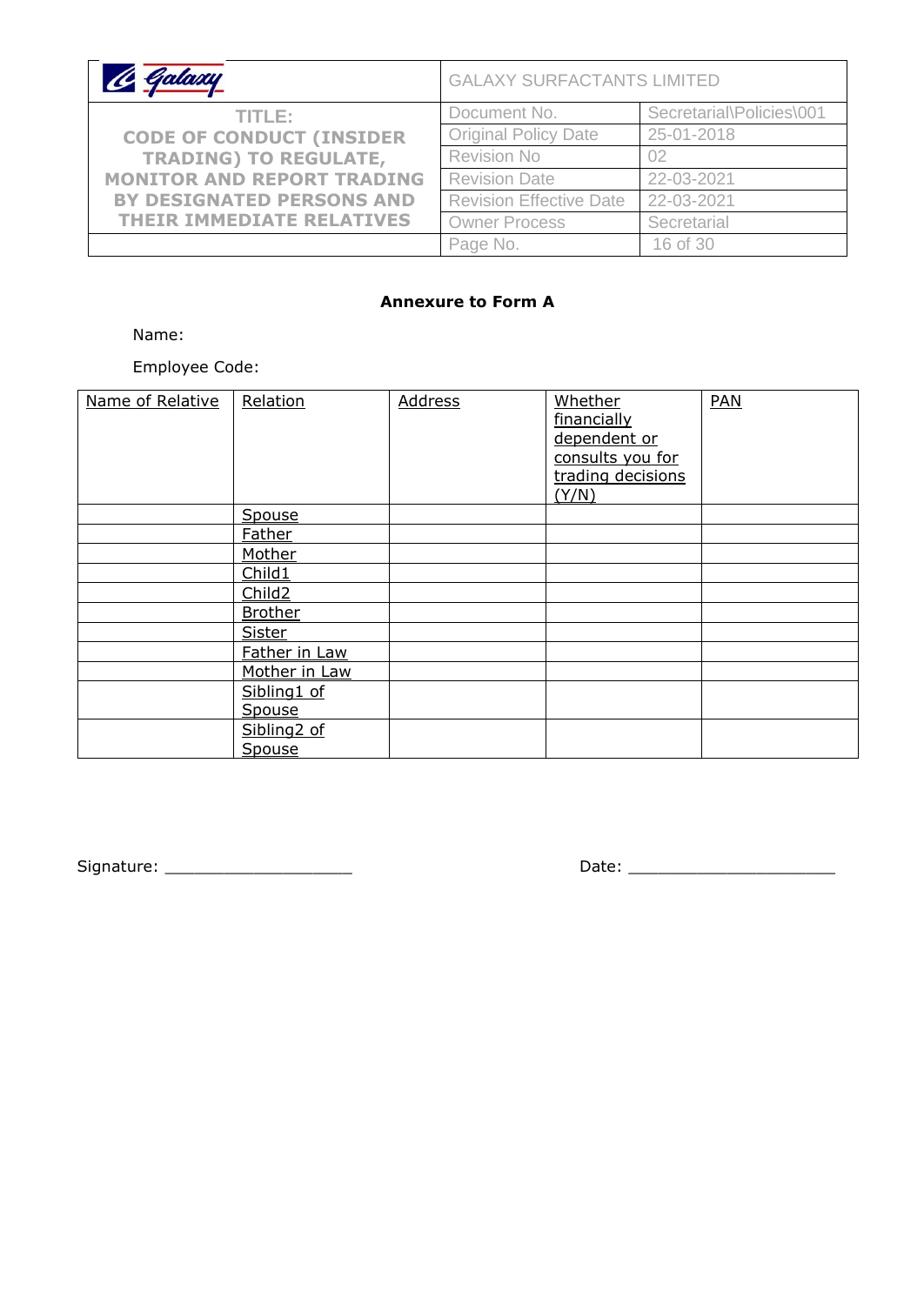| 16 Galaxy                                                       | <b>GALAXY SURFACTANTS LIMITED</b> |                          |  |
|-----------------------------------------------------------------|-----------------------------------|--------------------------|--|
| TITLE:                                                          | Document No.                      | Secretarial\Policies\001 |  |
| <b>CODE OF CONDUCT (INSIDER</b><br><b>TRADING) TO REGULATE,</b> | <b>Original Policy Date</b>       | 25-01-2018               |  |
|                                                                 | <b>Revision No</b>                | 02                       |  |
| <b>MONITOR AND REPORT TRADING</b>                               | <b>Revision Date</b>              | 22-03-2021               |  |
| <b>BY DESIGNATED PERSONS AND</b>                                | <b>Revision Effective Date</b>    | 22-03-2021               |  |
| <b>THEIR IMMEDIATE RELATIVES</b>                                | <b>Owner Process</b>              | Secretarial              |  |
|                                                                 | Page No.                          | 17 of 30                 |  |

#### **FORM B<sup>9</sup>**

#### **SEBI (Prohibition of Insider Trading) Regulations, 2015 [Regulation 7 (1) (b) read with Regulation 6(2) – Disclosure on becoming a KMP/director/Promoter/ Member of Promoter Group]**

Name of the company: Galaxy Surfactants Limited C-49/2, TTC, Industrial Area, Pawne, Navi Mumbai - 400 703

ISIN of the company: INE600K01018

**Details of Securities held on appointment of Key Managerial Personnel (KMP) or Director or upon becoming a Promoter or Member of the Promoter Group of a listed company and immediate relative of such persons and by other such persons as mentioned in Regulation 6(2).**

| Name,<br>PAN,<br>CIN/DIN &<br>Address<br>with<br>contact<br>nos. | Category of<br>Person<br>(KMP/Director/<br>Promoters/Member<br>of the Promoter<br>Group/immediate<br>relative to/others<br>etc.) | Date of<br>appointment of<br>KMP/Director<br>OR Date of<br>becoming<br>Promoter/Member<br>of Promoter<br>Group | Securities held at the time of at<br>the time of appointment of<br>KMP/Director or upon<br>becoming<br>Promoter or Member of the<br>Promoter Group/<br>Type of security<br>(For eg. - Shares,<br>Warrants, Convertible<br>Debentures etc.) | No. | $%$ of<br>Share-<br>holding |
|------------------------------------------------------------------|----------------------------------------------------------------------------------------------------------------------------------|----------------------------------------------------------------------------------------------------------------|--------------------------------------------------------------------------------------------------------------------------------------------------------------------------------------------------------------------------------------------|-----|-----------------------------|
|                                                                  |                                                                                                                                  | 3                                                                                                              |                                                                                                                                                                                                                                            | 5   | 6                           |

*Note: "Securities" shall have the meaning as defined under regulation 2(1)(i) of SEBI (Prohibition of Insider Trading) Regulations, 2015.*

**Details of Open Interest (OI) in derivatives of the company held on appointment of Key Managerial Personnel (KMP) or Director or upon becoming a Promoter or Member of the Promoter Group of a listed company and immediate relatives of such persons and by such other such persons as mentioned in Regulation 6(2).**

|                            | Open Interest of the Future contracts held at the<br>time of appointment of Director/KMP or upon<br>becoming Promoter/Member of the Promoter |                                     |                            | Open Interest of the Option Contracts held at<br>the time of appointment of Director/KMP or upon<br>becoming Promoter/Member of the Promoter |                                     |
|----------------------------|----------------------------------------------------------------------------------------------------------------------------------------------|-------------------------------------|----------------------------|----------------------------------------------------------------------------------------------------------------------------------------------|-------------------------------------|
| Group                      |                                                                                                                                              |                                     | Group                      |                                                                                                                                              |                                     |
| Contract<br>Specifications | Number of<br>units<br>(contracts<br>* lot size)                                                                                              | Notional value<br>in Rupee<br>terms | Contract<br>Specifications | Number of<br>units<br>(contracts<br>* lot size)                                                                                              | Notional value<br>in Rupee<br>terms |
|                            |                                                                                                                                              |                                     |                            |                                                                                                                                              | 12                                  |

*Note: In case of Options, notional value shall be calculated based on premium plus strike price of options*

Name & Signature: Designation: Date: Place:

<sup>9</sup> Format of Form B amended w.e.f. March 22, 2021 as per SEBI circular dated February 9, 2021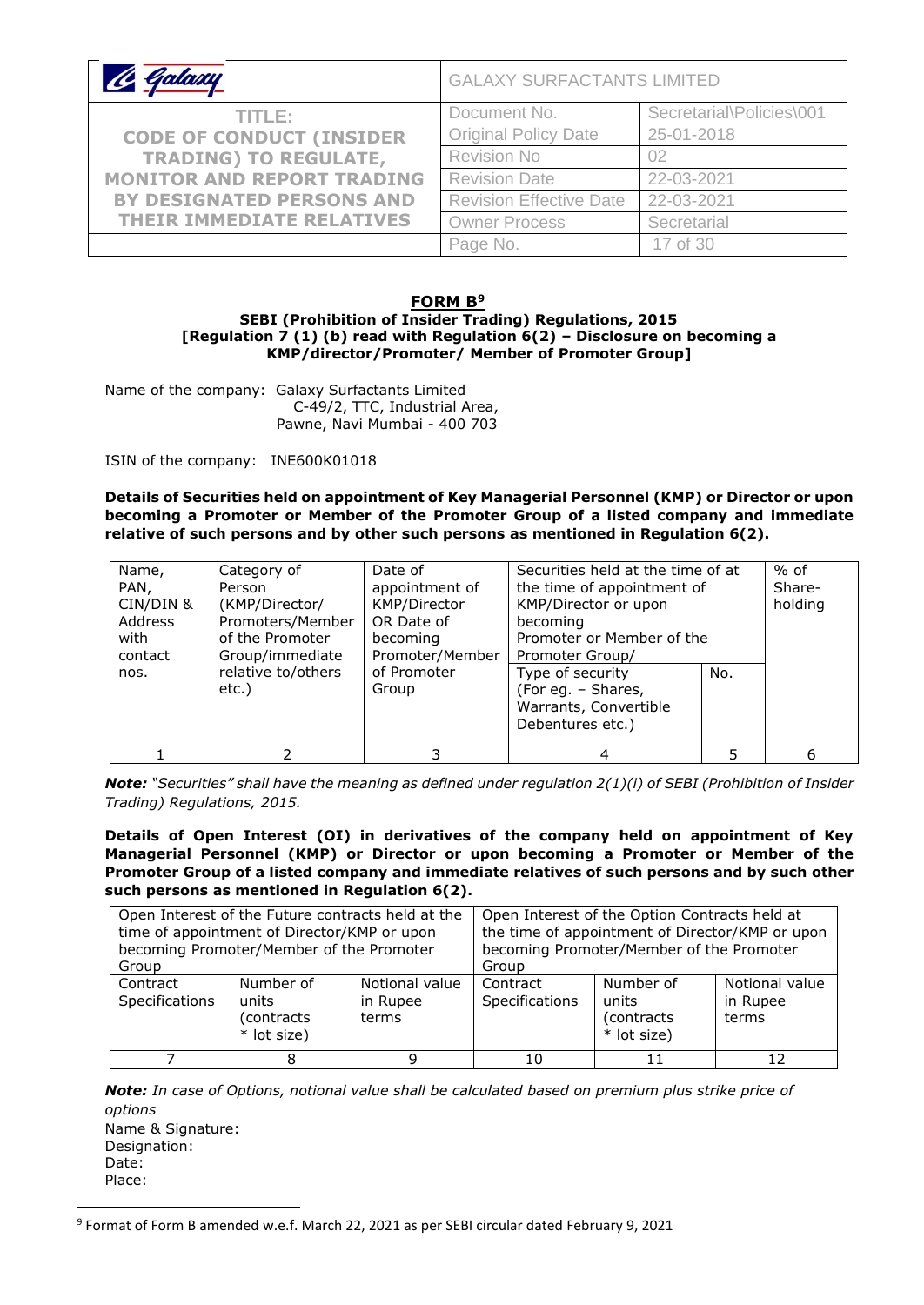| <u>A Galaxy</u>                   | <b>GALAXY SURFACTANTS LIMITED</b> |                          |  |  |  |
|-----------------------------------|-----------------------------------|--------------------------|--|--|--|
| TITLE:                            | Document No.                      | Secretarial\Policies\001 |  |  |  |
| <b>CODE OF CONDUCT (INSIDER</b>   | <b>Original Policy Date</b>       | 25-01-2018               |  |  |  |
| <b>TRADING) TO REGULATE,</b>      | Revision No                       | 02                       |  |  |  |
| <b>MONITOR AND REPORT TRADING</b> | <b>Revision Date</b>              | 22-03-2021               |  |  |  |
| <b>BY DESIGNATED PERSONS AND</b>  | <b>Revision Effective Date</b>    | 22-03-2021               |  |  |  |
| <b>THEIR IMMEDIATE RELATIVES</b>  | <b>Owner Process</b>              | Secretarial              |  |  |  |
|                                   | Page No.                          | 18 of 30                 |  |  |  |

#### **FORM C<sup>10</sup>**

#### **SEBI (Prohibition of Insider Trading) Regulations, 2015 [Regulation 7 (2) read with Regulation 6(2) – Continual disclosure]**

Name of the company: Galaxy Surfactants Limited

C-49/2, TTC, Industrial Area,

Pawne, Navi Mumbai - 400 703

ISIN of the company: INE600K01018

**Details of change in holding of Securities of Promoter, Member of the Promoter Group, Designated Person or Director of a** 

**listed company and immediate relatives of such persons and such other such persons as mentioned in Regulation 6(2).**

| Name,<br>PAN,<br>CIN/DIN<br>&<br>address | Category<br>of Person<br>(Promoter<br>s/Member<br>of the<br>Promoter                                | Securities held<br>prior to<br>acquisition/disposal                                                                        |                                        | Securities acquired/Disposed                                                                                            |     |           |                                                                                                                      | Securities held post<br>acquisition/disposal                                                                                 |                                     | Date of<br>allotment<br>advice/<br>acquisition of<br>shares/<br>sale of shares |    | Date of<br>intimati<br>on<br>to<br>company | Mode of<br>acquisitio<br>n/<br>disposal<br>(on<br>market/p                                                           | Exchange<br>on which<br>the trade<br>was<br>executed |
|------------------------------------------|-----------------------------------------------------------------------------------------------------|----------------------------------------------------------------------------------------------------------------------------|----------------------------------------|-------------------------------------------------------------------------------------------------------------------------|-----|-----------|----------------------------------------------------------------------------------------------------------------------|------------------------------------------------------------------------------------------------------------------------------|-------------------------------------|--------------------------------------------------------------------------------|----|--------------------------------------------|----------------------------------------------------------------------------------------------------------------------|------------------------------------------------------|
| with<br>contact<br>nos.                  | Group/<br>Designate<br>d Person /<br>Director<br>s/immedia<br>te<br>relative<br>to/other<br>s etc.) | Type of<br>security<br>(For eg.<br>– Shares,<br>Warrants,<br>Convertible<br>Debentures,<br>rights,<br>entitlement<br>etc.) | No.<br>and %<br>of<br>shareh<br>olding | Type of<br>security<br>(For eg.<br>Shares,<br>Warrant,<br>Convertible<br>Debentures,<br>rights,<br>entitlement<br>etc.) | No. | Valu<br>e | Transact<br>ion<br>Type<br>(Buy/<br>Sale/<br>Pledge /<br>Revocation<br>Invocation/<br>/others,<br>please<br>specify) | Type of<br>security<br>(For eg.<br>- Shares,<br>Warrants,<br>Convertible<br>Debenture<br>s rights<br>entitlemen<br>$t$ etc.) | No. and<br>% of<br>sharehol<br>ding | specify<br>From                                                                | To |                                            | ublic/<br>rights/<br>preferenti<br>al<br>offer / off<br>market/<br>Inter-se<br>transfer,<br><b>ESOPs</b><br>$etc.$ ) |                                                      |
|                                          |                                                                                                     | 3                                                                                                                          | 4                                      | 5                                                                                                                       | 6   |           | 8                                                                                                                    | 9                                                                                                                            | 10                                  | 11                                                                             | 12 | 13                                         | 14                                                                                                                   | 15                                                   |

<sup>10</sup> Format of Form B amended w.e.f. March 22, 2021 as per SEBI circular dated February 9, 2021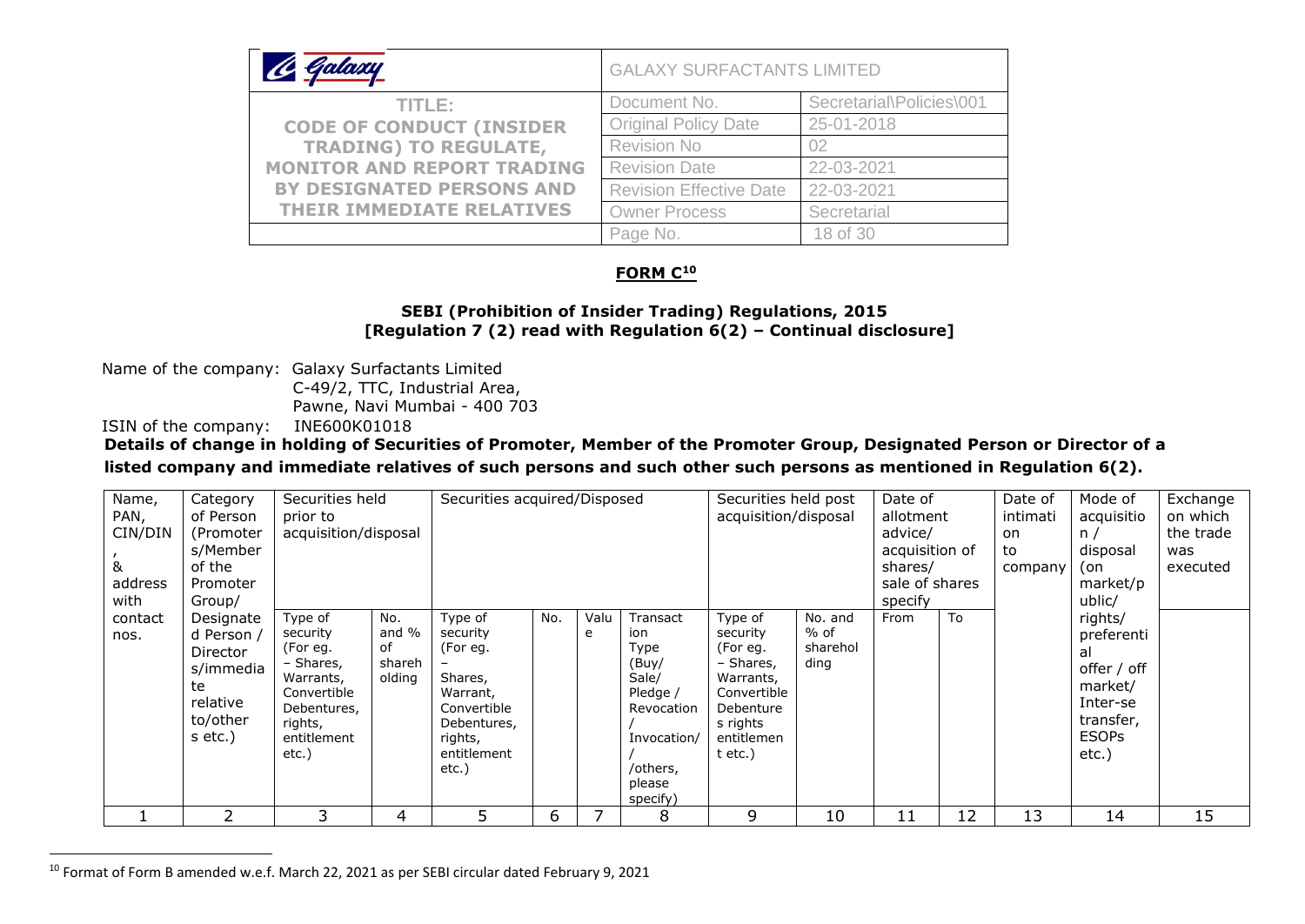| Galaxy                            | <b>GALAXY SURFACTANTS LIMITED</b> |                          |  |  |  |
|-----------------------------------|-----------------------------------|--------------------------|--|--|--|
| TITLE:                            | Document No.                      | Secretarial\Policies\001 |  |  |  |
| <b>CODE OF CONDUCT (INSIDER</b>   | <b>Original Policy Date</b>       | 25-01-2018               |  |  |  |
| <b>TRADING) TO REGULATE,</b>      | <b>Revision No</b>                | 02                       |  |  |  |
| <b>MONITOR AND REPORT TRADING</b> | <b>Revision Date</b>              | 22-03-2021               |  |  |  |
| BY DESIGNATED PERSONS AND         | <b>Revision Effective Date</b>    | 22-03-2021               |  |  |  |
| <b>THEIR IMMEDIATE RELATIVES</b>  | <b>Owner Process</b>              | Secretarial              |  |  |  |
|                                   | Page No.                          | 19 of 30                 |  |  |  |

*Note: 1. "Securities" shall have the meaning as defined under regulation 2(1)(i) of SEBI (Prohibition of Insider Trading) Regulations, 2015. 2.* Value of transaction excludes taxes/brokerage/any other charges.

#### **Details of trading in derivatives on the securities of the company by Promoter, Member of the Promoter Group, Designated Person or Director of a listed company and immediate relatives of such person and other such persons as mentioned in Regulation 6(2).**

|                     | Trading in derivatives (Specify type of contract, Futures or Options etc)                                                               |    |  |  |  |  |  |  |  |  |  |  |
|---------------------|-----------------------------------------------------------------------------------------------------------------------------------------|----|--|--|--|--|--|--|--|--|--|--|
| Type of<br>Contract | Sell<br>Contract<br>Buy<br><b>Specifications</b>                                                                                        |    |  |  |  |  |  |  |  |  |  |  |
|                     | Notional<br>Number of units<br>Notional<br>Number of units<br>(contracts $*$ lot size)<br>(contracts $*$ lot<br>Value<br>Value<br>size) |    |  |  |  |  |  |  |  |  |  |  |
| 16                  |                                                                                                                                         | 18 |  |  |  |  |  |  |  |  |  |  |

*Note: In case of Options, notional value shall be calculated based on Premium plus strike price of options.*

Name & Signature:

Designation:

Date:

Place: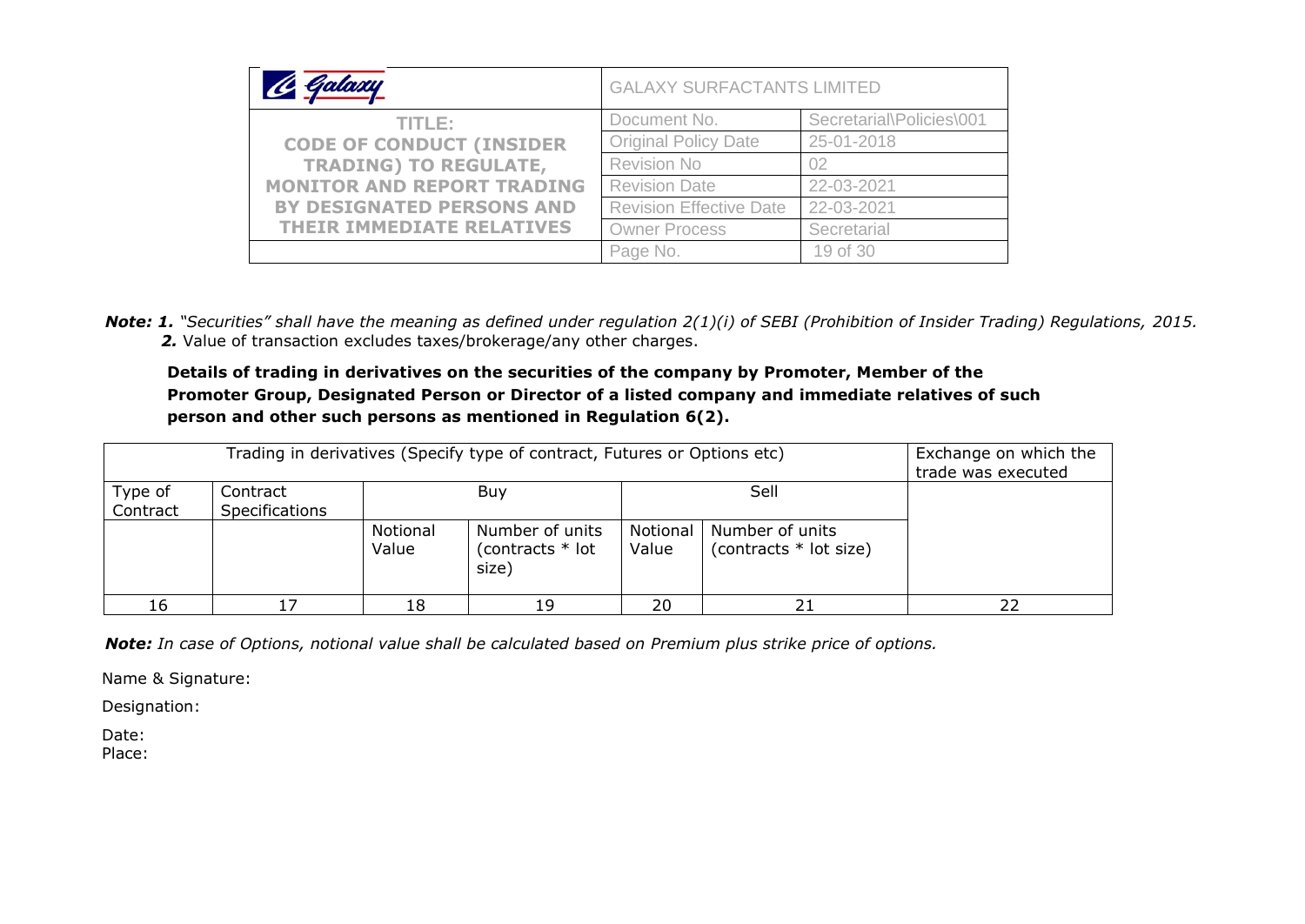| Galaxy                            | <b>GALAXY SURFACTANTS LIMITED</b> |                          |  |  |  |
|-----------------------------------|-----------------------------------|--------------------------|--|--|--|
| TITLE: I                          | Document No.                      | Secretarial\Policies\001 |  |  |  |
| <b>CODE OF CONDUCT (INSIDER</b>   | <b>Original Policy Date</b>       | 25-01-2018               |  |  |  |
| <b>TRADING) TO REGULATE,</b>      | <b>Revision No</b>                | 02                       |  |  |  |
| <b>MONITOR AND REPORT TRADING</b> | <b>Revision Date</b>              | 22-03-2021               |  |  |  |
| <b>BY DESIGNATED PERSONS AND</b>  | <b>Revision Effective Date</b>    | 22-03-2021               |  |  |  |
| <b>THEIR IMMEDIATE RELATIVES</b>  | <b>Owner Process</b>              | Secretarial              |  |  |  |
|                                   | Page No.                          | 20 of 30                 |  |  |  |

### **FORM D<sup>11</sup>**

#### **SEBI (Prohibition of Insider Trading) Regulations, 2015 Regulation 7(3) – Transactions by Other connected persons as identified by the Company**

#### **Details of trading in securities by other connected persons as identified by the company**

| Name,<br>PAN,<br>CIN/DIN,<br>& address<br>with<br>contact                         | Connect<br>ion with<br>company | Securities held<br>prior to<br>acquisition/disposal                                                                        |                                        | Securities acquired/Disposed                                                                                              |     |       |                                                                                                                  | Securities held post<br>acquisition/disposal                                                                              |                                        | Date of allotment<br>advice/<br>acquisition of<br>shares/<br>sale of shares<br>specify |    | Date<br>of<br>intima<br>tion<br>to<br>comp | Mode of<br>acquisiti<br>on /<br>disposal<br>(on<br>market/p                                                          | Exchange o n<br>which the trade<br>was executed |
|-----------------------------------------------------------------------------------|--------------------------------|----------------------------------------------------------------------------------------------------------------------------|----------------------------------------|---------------------------------------------------------------------------------------------------------------------------|-----|-------|------------------------------------------------------------------------------------------------------------------|---------------------------------------------------------------------------------------------------------------------------|----------------------------------------|----------------------------------------------------------------------------------------|----|--------------------------------------------|----------------------------------------------------------------------------------------------------------------------|-------------------------------------------------|
| nos. of<br>other<br>connected<br>persons<br>as<br>identified<br>by the<br>company |                                | Type of<br>security<br>(For eg.<br>- Shares,<br>Warrants,<br>Convertible<br>Debentures,<br>rights,<br>entitlement<br>etc.) | No.<br>and %<br>of<br>sharehol<br>ding | Type of<br>security<br>(For eg.<br>Shares,<br>Warrants,<br>Convertible<br>Debentures<br>, rights,<br>entitlement<br>etc.) | No. | Value | Transact<br>ion<br>Type<br>(Buy/<br>Sale/<br>Pledge /<br>Revocation/<br>Invocation/ot<br>her, please<br>specify) | Type of<br>Security (For<br>eg.<br>Shares,<br>Warrants,,<br>Convertible<br>Debentures,<br>rights,<br>entitlement<br>etc.) | No. and<br>%<br>оf<br>shareho<br>lding | From                                                                                   | To | any                                        | ublic/<br>rights/<br>preferent<br>ial<br>offer /<br>off<br>market/<br>Inter-se<br>transfer,<br><b>ESOPs</b><br>etc.) |                                                 |
|                                                                                   |                                |                                                                                                                            | 4                                      | 5                                                                                                                         | h   |       | 8                                                                                                                | 9                                                                                                                         | 10                                     | 11                                                                                     | 12 | 13                                         | 14                                                                                                                   | 15                                              |
|                                                                                   |                                |                                                                                                                            |                                        |                                                                                                                           |     |       |                                                                                                                  |                                                                                                                           |                                        |                                                                                        |    |                                            |                                                                                                                      |                                                 |

<sup>11</sup> Format of Form B amended w.e.f. March 22, 2021 as per SEBI circular dated February 9, 2021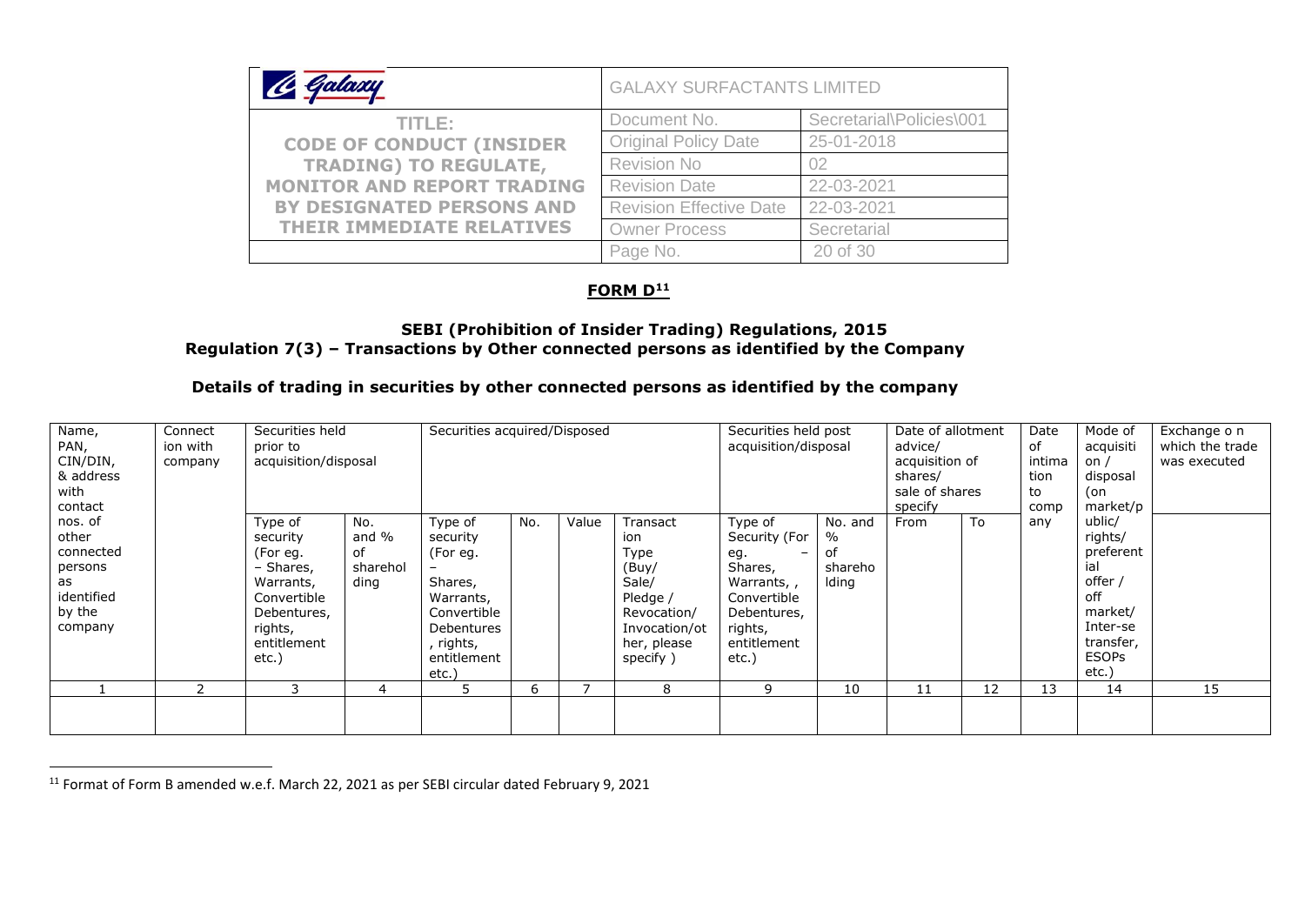| Galaxy                            | <b>GALAXY SURFACTANTS LIMITED</b> |                          |  |  |  |
|-----------------------------------|-----------------------------------|--------------------------|--|--|--|
| TITLE:                            | Document No.                      | Secretarial\Policies\001 |  |  |  |
| <b>CODE OF CONDUCT (INSIDER</b>   | <b>Original Policy Date</b>       | 25-01-2018               |  |  |  |
| <b>TRADING) TO REGULATE,</b>      | <b>Revision No</b>                | 02                       |  |  |  |
| <b>MONITOR AND REPORT TRADING</b> | <b>Revision Date</b>              | 22-03-2021               |  |  |  |
| BY DESIGNATED PERSONS AND         | <b>Revision Effective Date</b>    | 22-03-2021               |  |  |  |
| <b>THEIR IMMEDIATE RELATIVES</b>  | <b>Owner Process</b>              | Secretarial              |  |  |  |
|                                   | Page No.                          | 21 of 30                 |  |  |  |

*Note: 1. "Securities" shall have the meaning as defined under regulation 2(1)(i) of SEBI (Prohibition of Insider Trading) Regulations, 2015. 2.* Value of transaction excludes taxes/brokerage/any other charges.

#### **Details of trading in derivatives on the securities of the Company by other connected persons as identified by the company**

|                     | Trading in derivatives (Specify type of contract, Futures or Options etc) | Exchange on which the<br>trade was executed |
|---------------------|---------------------------------------------------------------------------|---------------------------------------------|
| Type of<br>contract |                                                                           |                                             |
|                     |                                                                           |                                             |
| 16                  |                                                                           |                                             |

*Note: In case of Options, notional value shall be calculated based on premium plus strike price of options.*

Name: Signature: Place: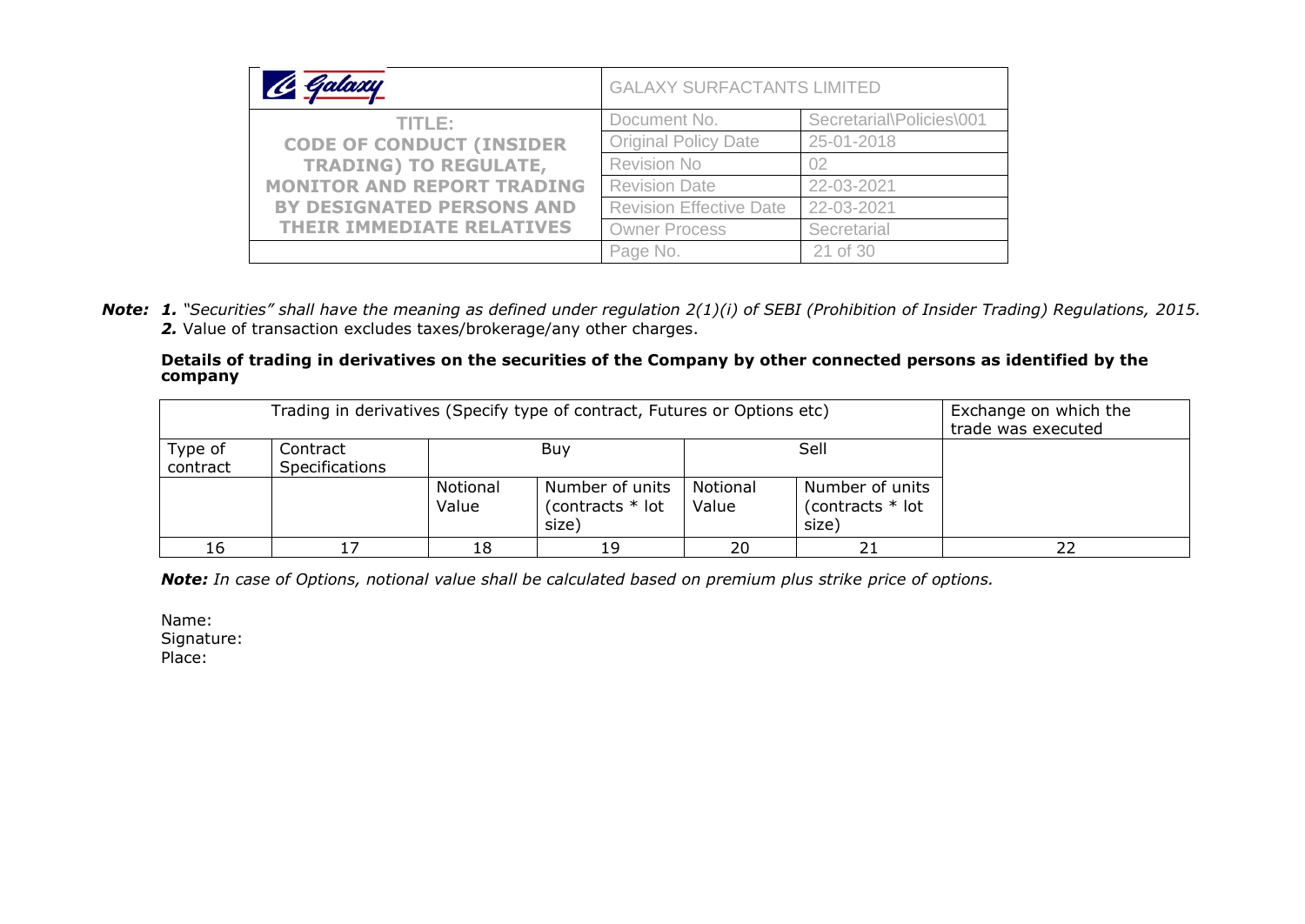|                                   | <b>GALAXY SURFACTANTS LIMITED</b> |                          |  |  |  |
|-----------------------------------|-----------------------------------|--------------------------|--|--|--|
| TITLE: I                          | Document No.                      | Secretarial\Policies\001 |  |  |  |
| <b>CODE OF CONDUCT (INSIDER</b>   | <b>Original Policy Date</b>       | 25-01-2018               |  |  |  |
| <b>TRADING) TO REGULATE,</b>      | <b>Revision No</b>                | 02                       |  |  |  |
| <b>MONITOR AND REPORT TRADING</b> | <b>Revision Date</b>              | 22-03-2021               |  |  |  |
| <b>BY DESIGNATED PERSONS AND</b>  | <b>Revision Effective Date</b>    | 22-03-2021               |  |  |  |
| <b>THEIR IMMEDIATE RELATIVES</b>  | <b>Owner Process</b>              | Secretarial              |  |  |  |
|                                   | Page No.                          | 22 of 30                 |  |  |  |

#### **FORM E FORM FOR DISCLOSURE OF TRANSACTIONS**

*[as per Securities and Exchange Board of India (Prohibition of Insider Trading) Regulations, 2015 and Clause 6.2, 6.3, 7.3 of GSL Code of Conduct (Insider Trading) to regulate, monitor and report trading by Insiders]*

*(To be submitted within 2 days of transaction / trading in securities of the Company/end of 7 trading days from pre-clearance approval)* 

To

The Company Secretary/Compliance Officer

Galaxy Surfactants Limited

C-49/2, TTC, Industrial Area,

Pawne, Navi Mumbai - 400 703

(Fax. No. 022-27615883/886)

Pre-Approval Reference No.: \_\_\_\_\_\_\_\_\_\_\_\_\_\_\_\_\_

I hereby inform that I

- have not bought / sold/ subscribed any securities of the Company (Reason
- have bought/sold/subscribed to entimes as mentioned below on (date)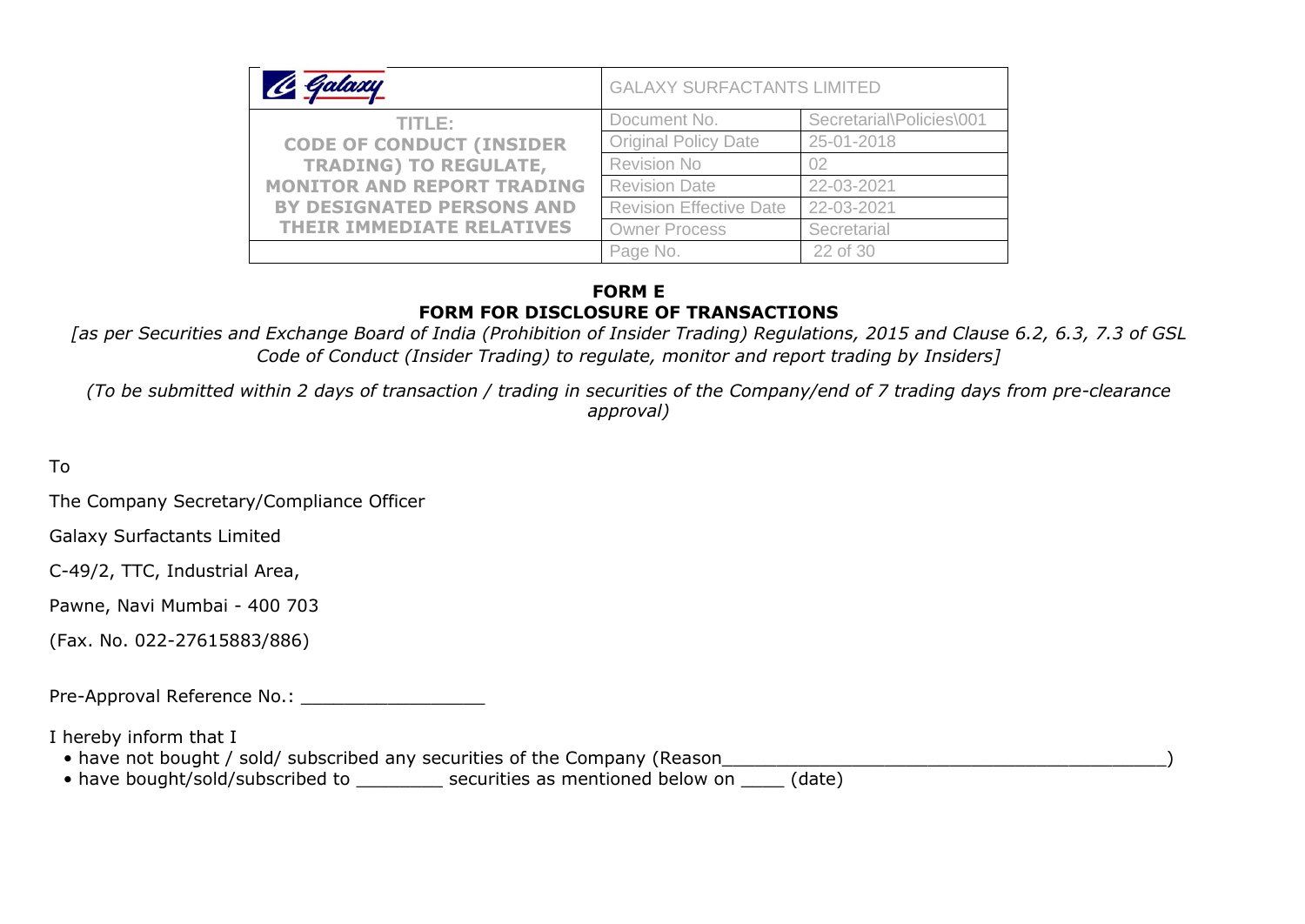| C Galaxy                          | <b>GALAXY SURFACTANTS LIMITED</b> |                          |  |  |  |
|-----------------------------------|-----------------------------------|--------------------------|--|--|--|
| TITLE:                            | Document No.                      | Secretarial\Policies\001 |  |  |  |
| <b>CODE OF CONDUCT (INSIDER</b>   | <b>Original Policy Date</b>       | 25-01-2018               |  |  |  |
| <b>TRADING) TO REGULATE,</b>      | Revision No                       | 02                       |  |  |  |
| <b>MONITOR AND REPORT TRADING</b> | <b>Revision Date</b>              | 22-03-2021               |  |  |  |
| BY DESIGNATED PERSONS AND         | <b>Revision Effective Date</b>    | 22-03-2021               |  |  |  |
| <b>THEIR IMMEDIATE RELATIVES</b>  | <b>Owner Process</b>              | Secretarial              |  |  |  |
|                                   | Page No.                          | 23 of 30                 |  |  |  |

| <b>Name of holder</b> | No.<br>securities<br>dealt with | of   Bought/sold/subscribed   DP ID/Client ID / Folio   Price (Rs.) | <b>No</b> |  |
|-----------------------|---------------------------------|---------------------------------------------------------------------|-----------|--|
|                       |                                 |                                                                     |           |  |
|                       |                                 |                                                                     |           |  |

In connection with the aforesaid transaction(s), I hereby undertake to preserve, for a period of 3 years and produce to the Compliance officer / SEBI any of the following documents if sought for:

- 1. Broker's contract note.
- 2. Proof of payment to/from brokers.
- 3. Extract of bank passbook/statement (to be submitted in case of demat transactions).
- 4. Copy of Delivery instruction slip (applicable in case of sale transaction).

I agree to hold the above securities for a minimum period of six months/undertake that no contra trade shall be entered within a period of six months. In case there is any urgent need to sell these securities within the said period, I shall approach the Compliance Officer for necessary approval. (*applicable in case of purchase / subscription*).

I declare that the above information is correct and that no provisions of the Company's Code and/or applicable laws/regulations have been contravened for effecting the above said transactions(s).

| Date | Signature. | Name | .signation<br>10017 |
|------|------------|------|---------------------|
|      |            |      |                     |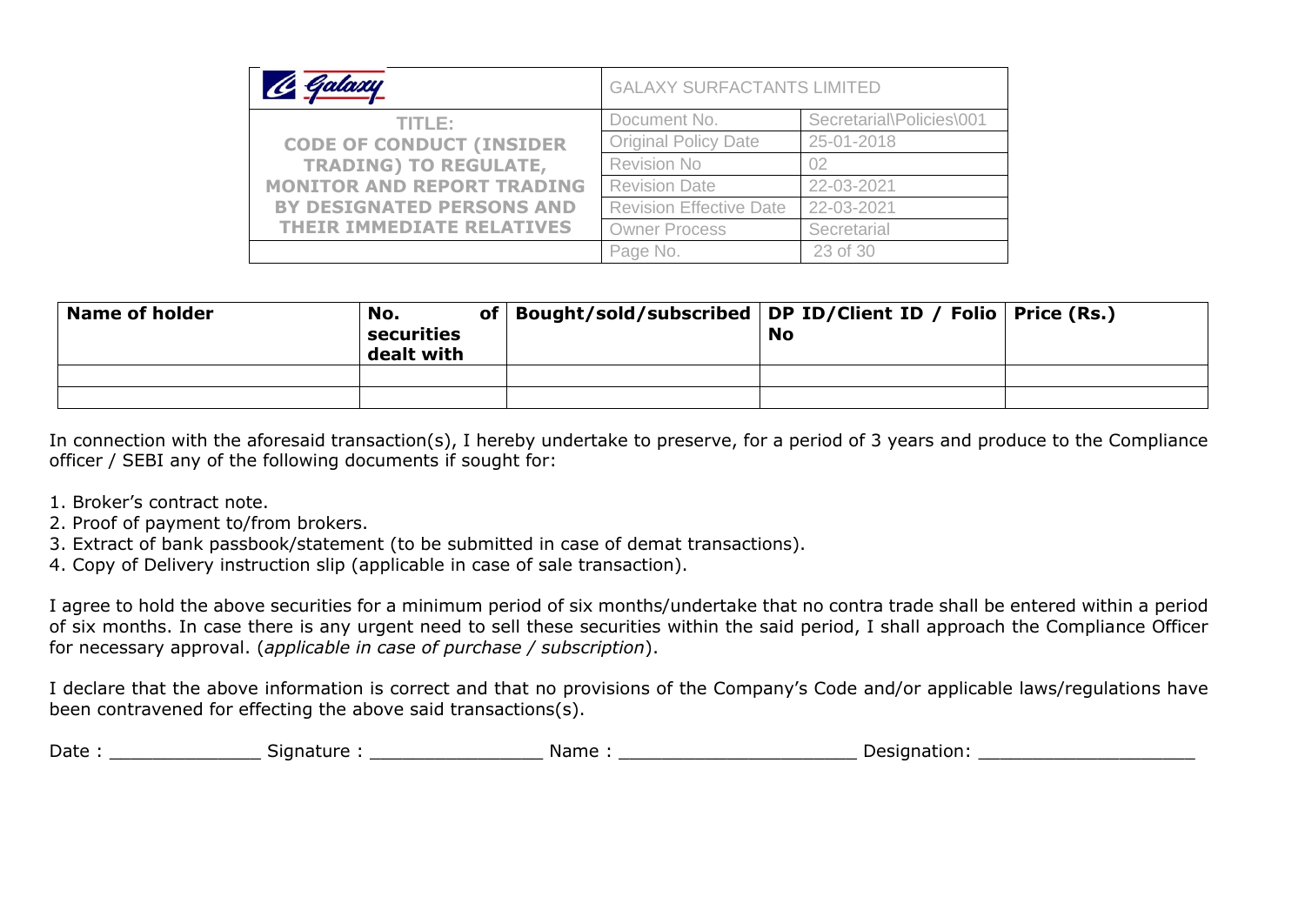| Galaxy                            | <b>GALAXY SURFACTANTS LIMITED</b> |                          |  |
|-----------------------------------|-----------------------------------|--------------------------|--|
| TITLE:                            | Document No.                      | Secretarial\Policies\001 |  |
| <b>CODE OF CONDUCT (INSIDER</b>   | <b>Original Policy Date</b>       | 25-01-2018               |  |
| <b>TRADING) TO REGULATE,</b>      | <b>Revision No</b>                | 02                       |  |
| <b>MONITOR AND REPORT TRADING</b> | <b>Revision Date</b>              | 22-03-2021               |  |
| <b>BY DESIGNATED PERSONS AND</b>  | <b>Revision Effective Date</b>    | 22-03-2021               |  |
| <b>THEIR IMMEDIATE RELATIVES</b>  | <b>Owner Process</b>              | Secretarial              |  |
|                                   | Page No.                          | 24 of 30                 |  |

## **FORM F**

## **FORM FOR PRE-CLEARANCE OF TRANSACTIONS:**

*[as per Securities and Exchange Board of India (Prohibition of Insider Trading) Regulations, 2015 and Clause 5.2 (a)of GSL Code of Conduct (Insider Trading) to Regulate, Monitor and Report trading by Insiders]*

To

The Company Secretary/Compliance Officer

Galaxy Surfactants Limited

C-49/2, TTC, Industrial Area,

Pawne, Navi Mumbai - 400 703

(Fax. No. 022-27615883/886)

| 1. | Name of the applicant             | ٠<br>٠                 |                                  |
|----|-----------------------------------|------------------------|----------------------------------|
| 2. | Designation                       | ٠<br>$\bullet$         |                                  |
| 3. | Department                        | ٠<br>×                 |                                  |
| 4. | Employee Code No.                 | ٠<br>٠                 |                                  |
| 5. | Number and value of securities in | $\bullet$              |                                  |
|    | the Company held as on date       |                        |                                  |
|    | Folio No.                         | ٠                      |                                  |
|    | DP ID                             | ٠<br>٠                 |                                  |
|    | Client ID                         | $\bullet$<br>$\bullet$ |                                  |
| 6. | Nature of proposed trading        | ×<br>٠                 | a) Purchase<br>in<br>the<br>open |
|    |                                   |                        | market                           |
|    |                                   |                        | b) Sale of securities            |

I intend to sell / purchase securities of the Company, as follows: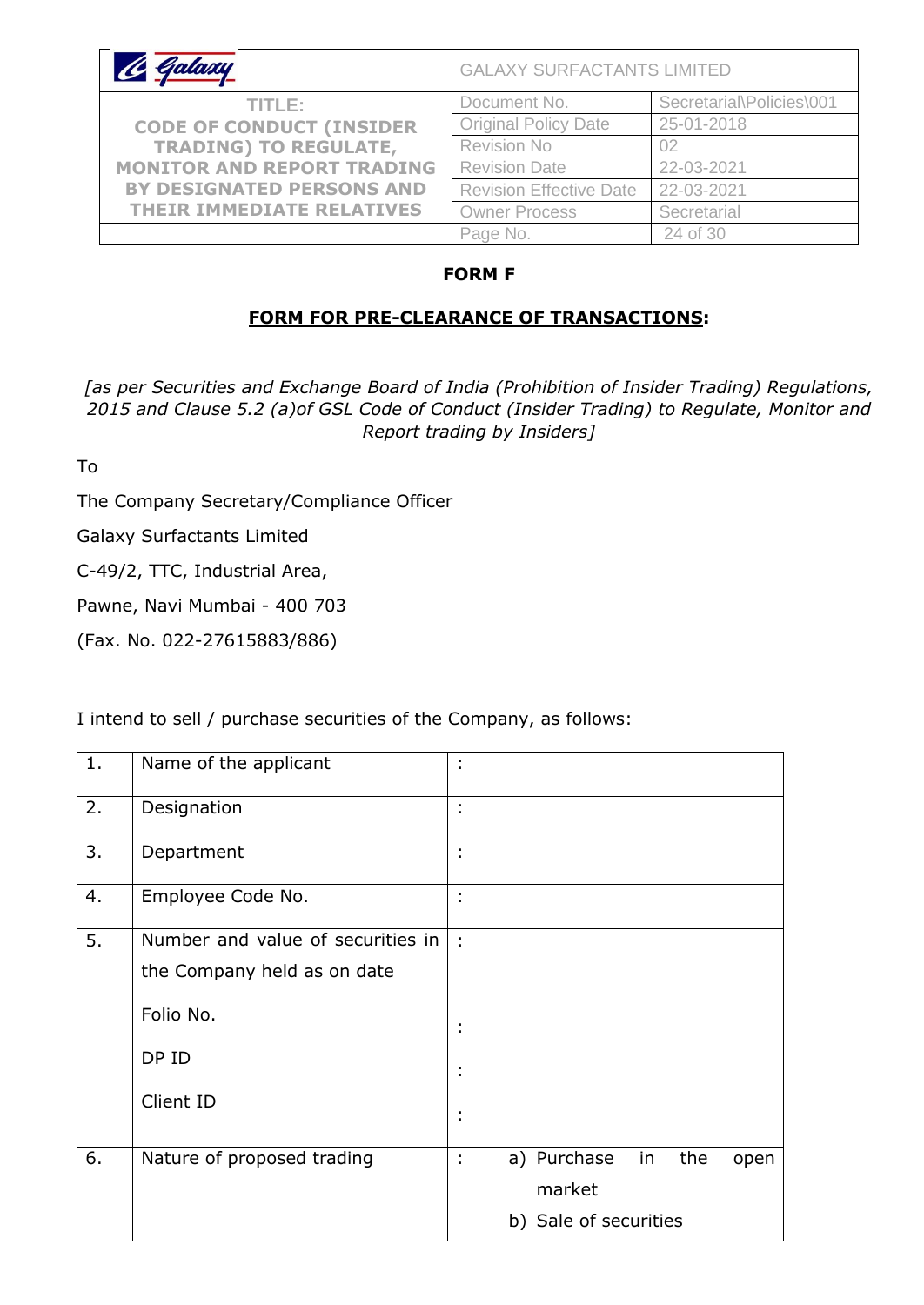| C Galaxy                          | <b>GALAXY SURFACTANTS LIMITED</b> |                          |  |
|-----------------------------------|-----------------------------------|--------------------------|--|
| TITLE:                            | Document No.                      | Secretarial\Policies\001 |  |
| <b>CODE OF CONDUCT (INSIDER</b>   | <b>Original Policy Date</b>       | 25-01-2018               |  |
| <b>TRADING) TO REGULATE,</b>      | <b>Revision No</b>                | 02                       |  |
| <b>MONITOR AND REPORT TRADING</b> | <b>Revision Date</b>              | 22-03-2021               |  |
| <b>BY DESIGNATED PERSONS AND</b>  | <b>Revision Effective Date</b>    | 22-03-2021               |  |
| <b>THEIR IMMEDIATE RELATIVES</b>  | <b>Owner Process</b>              | Secretarial              |  |
|                                   | Page No.                          | 25 of 30                 |  |

|     |                                                                                                                                                                  |                            | c) Off-Market deal |
|-----|------------------------------------------------------------------------------------------------------------------------------------------------------------------|----------------------------|--------------------|
| 7.  | Proposed date of trading<br>in<br>securities                                                                                                                     | ÷,                         |                    |
| 8.  | No. of Shares<br>Debentures<br>$\sqrt{2}$<br>proposed to be dealt.<br>Folio No./<br>DP ID &<br>Client ID<br>where the securities will<br>be<br>credited /debited | ÷<br>t<br>٠<br>٠<br>٠<br>٠ | Nos.               |
| 9.  | Price at which the transaction is<br>proposed                                                                                                                    | $\mathbb{R}$               |                    |
| 10. | Current Market Price (as on the<br>date of application)                                                                                                          | $\ddot{\phantom{a}}$       |                    |

I hereby apply for the pre-clearance of the transaction(s) referred above.

In relation to the above trading, I undertake that:

- i. That I do not have any access nor have I received any "Price Sensitive Information" upto the time of signing this undertaking.
- ii. That in case I have access to or receive "Price Sensitive Information" after the signing of this undertaking but before the execution of the transaction I shall inform the Compliance Officer of the change in my position and that I would completely refrain from trading in the securities of the Company till the time such information becomes public.
- iii. That I have not contravened the Code of Conduct (Insider Trading) for prevention of insider trading as notified by the Company from time to time.
- iv. That I have made a full and true disclosure in the matter.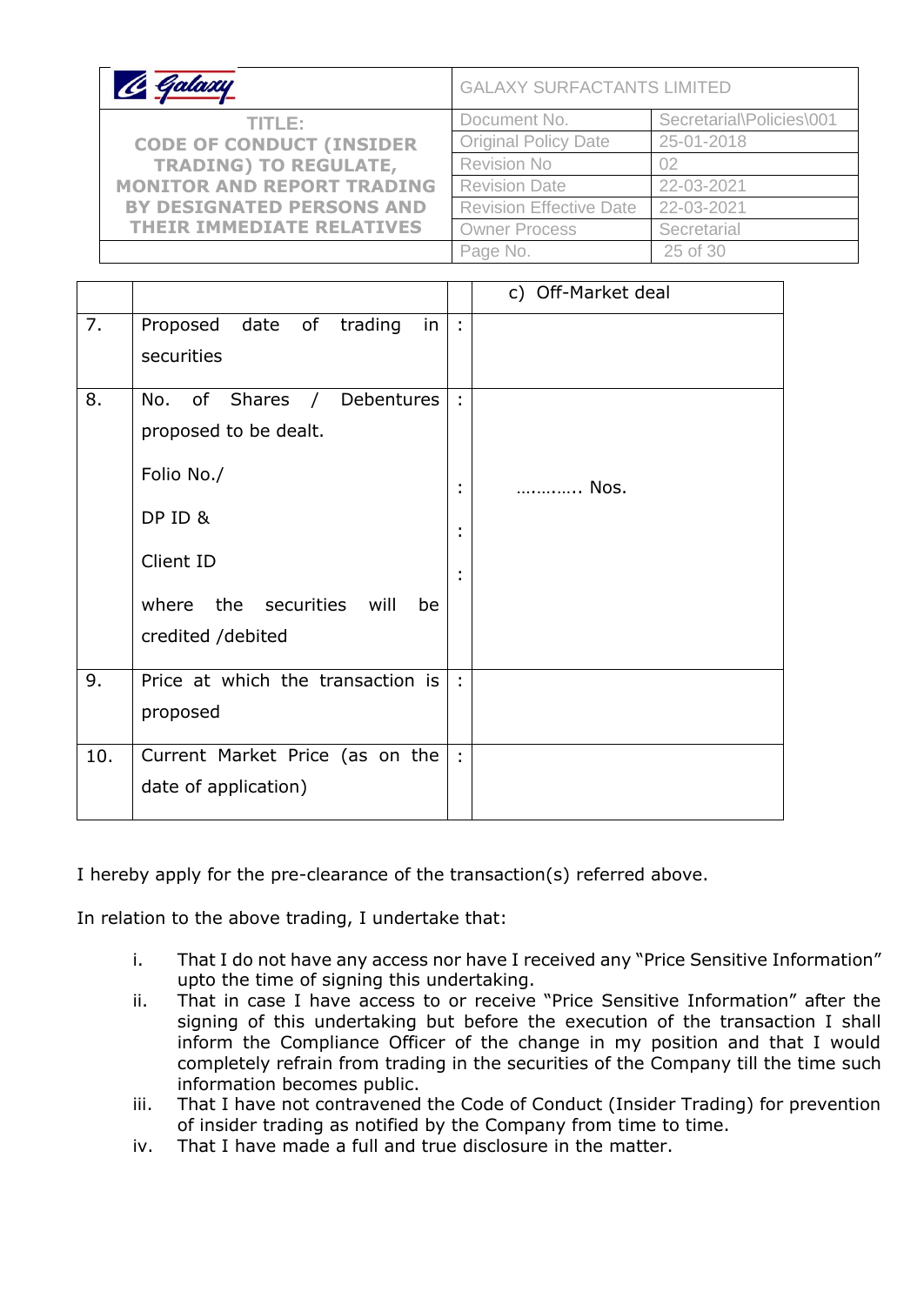|                                   | <b>GALAXY SURFACTANTS LIMITED</b> |                          |  |
|-----------------------------------|-----------------------------------|--------------------------|--|
| TITLE:                            | Document No.                      | Secretarial\Policies\001 |  |
| <b>CODE OF CONDUCT (INSIDER</b>   | <b>Original Policy Date</b>       | 25-01-2018               |  |
| <b>TRADING) TO REGULATE,</b>      | <b>Revision No</b>                | 02                       |  |
| <b>MONITOR AND REPORT TRADING</b> | <b>Revision Date</b>              | 22-03-2021               |  |
| <b>BY DESIGNATED PERSONS AND</b>  | <b>Revision Effective Date</b>    | 22-03-2021               |  |
| <b>THEIR IMMEDIATE RELATIVES</b>  | <b>Owner Process</b>              | Secretarial              |  |
|                                   | Page No.                          | 26 of 30                 |  |

- v. That I will go ahead with the transaction only after receiving the required clearance.
- vi. That I will execute the order in respect of the securities of the Company within 7 Trading days after the approval of pre-clearance is given, failing which, fresh clearance shall be obtained.
- vii. That I shall inform the Company (in Form E) within 2 days of transaction / trading in securities of the Company/end of 7 trading days from pre-clearance approval the details of the securities traded along with securities not traded (in respect of which pre approval had been obtained)

\_\_\_\_\_\_\_\_\_\_\_\_\_\_ **Signature** Place : Date:

Confirmation of the immediate senior of the applicant:

I, \_\_\_\_\_\_\_\_\_\_\_\_\_\_\_\_\_\_, <Designation>, immediate senior of the applicant Mr. \_\_\_\_\_\_\_\_\_\_\_\_ confirm that the applicant is not holding any UPSI at the time of making this application.

Place: Place: Signature of Concerned Head

Date:

Signature of CFO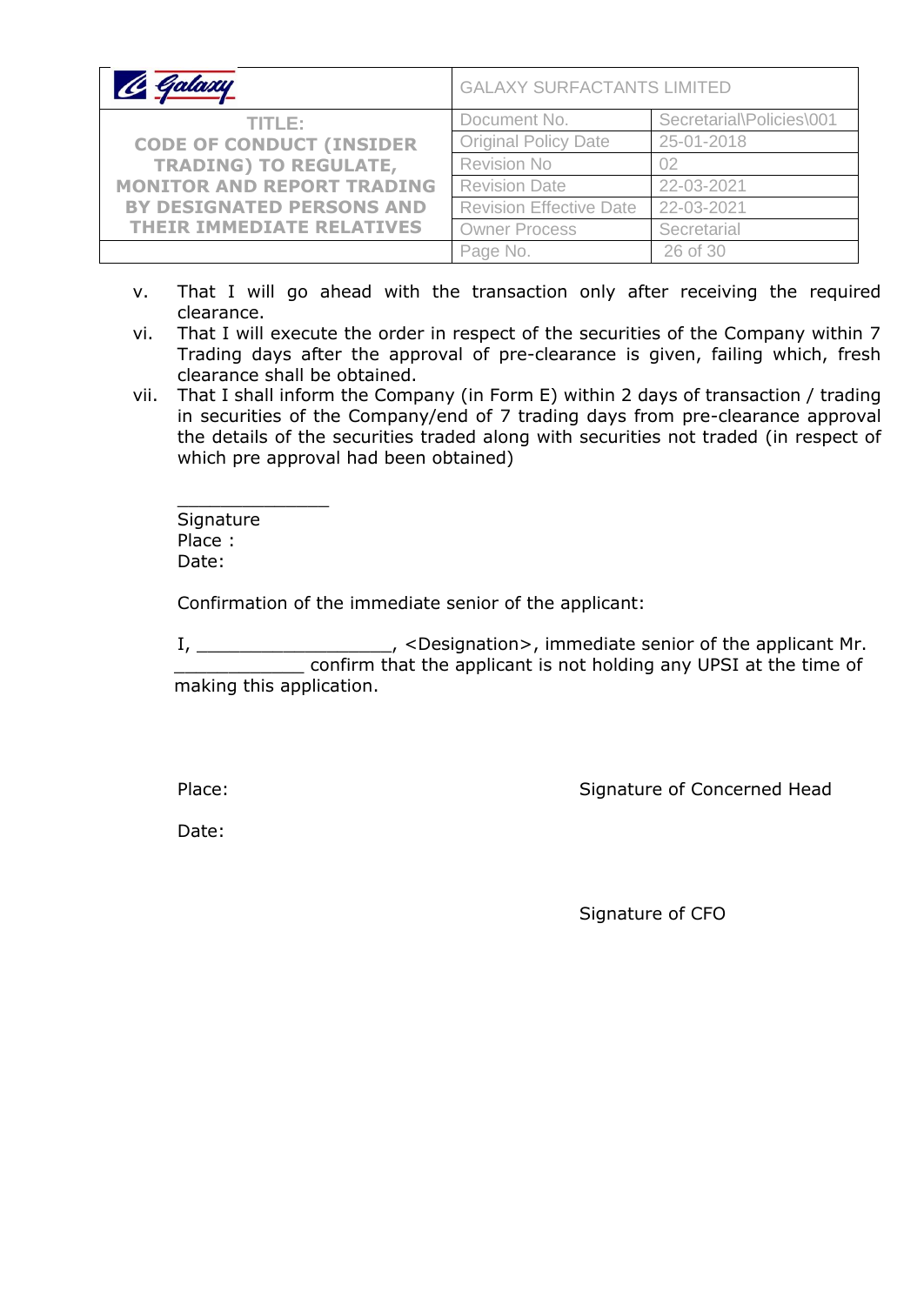| C Galaxy                          | <b>GALAXY SURFACTANTS LIMITED</b> |                          |  |
|-----------------------------------|-----------------------------------|--------------------------|--|
| TITLE:                            | Document No.                      | Secretarial\Policies\001 |  |
| <b>CODE OF CONDUCT (INSIDER</b>   | <b>Original Policy Date</b>       | 25-01-2018               |  |
| <b>TRADING) TO REGULATE,</b>      | <b>Revision No</b>                | 02                       |  |
| <b>MONITOR AND REPORT TRADING</b> | <b>Revision Date</b>              | 22-03-2021               |  |
| <b>BY DESIGNATED PERSONS AND</b>  | <b>Revision Effective Date</b>    | 22-03-2021               |  |
| <b>THEIR IMMEDIATE RELATIVES</b>  | <b>Owner Process</b>              | Secretarial              |  |
|                                   | Page No.                          | 27 of 30                 |  |

#### **FORM G**

### **APPLICATION FOR WAIVER OF MINIMUM HOLDING PERIOD**

[As per Securities and Exchange Board of India (Prohibition of Insider Trading) Regulations, 2015 and Clause 6.6 of *GSL Code of Conduct (Insider Trading) to Regulate, Monitor and Report trading by Insiders*]

Date:

To The Company Secretary/Compliance Officer Galaxy Surfactants Limited C-49/2, TTC, Industrial Area, Pawne, Navi Mumbai - 400 703 (Fax. No. 022-27615883/886)

### **Through Departmental Head**

Dear Sir,

I request you to grant me waiver of the minimum holding period of 6 months as required under the Code of Conduct (Insider Trading) for prevention of Insider Trading with respect to ……………………………..securities of the Company held by me/…………………………………………………………………………………………………….(name of relative) singly/jointly, acquired by me on…………………………(date). I desire to trade in the said securities on account of ………………………………… (Give reason).

Thanking you,

Yours faithfully,

\_\_\_\_\_\_\_\_\_\_\_\_\_

| Name of the applicant | $\blacksquare$<br>$\blacksquare$ |  |
|-----------------------|----------------------------------|--|
| Designation           | $\blacksquare$                   |  |
| Department            | $\blacksquare$<br>$\blacksquare$ |  |
| Employee Code No.     |                                  |  |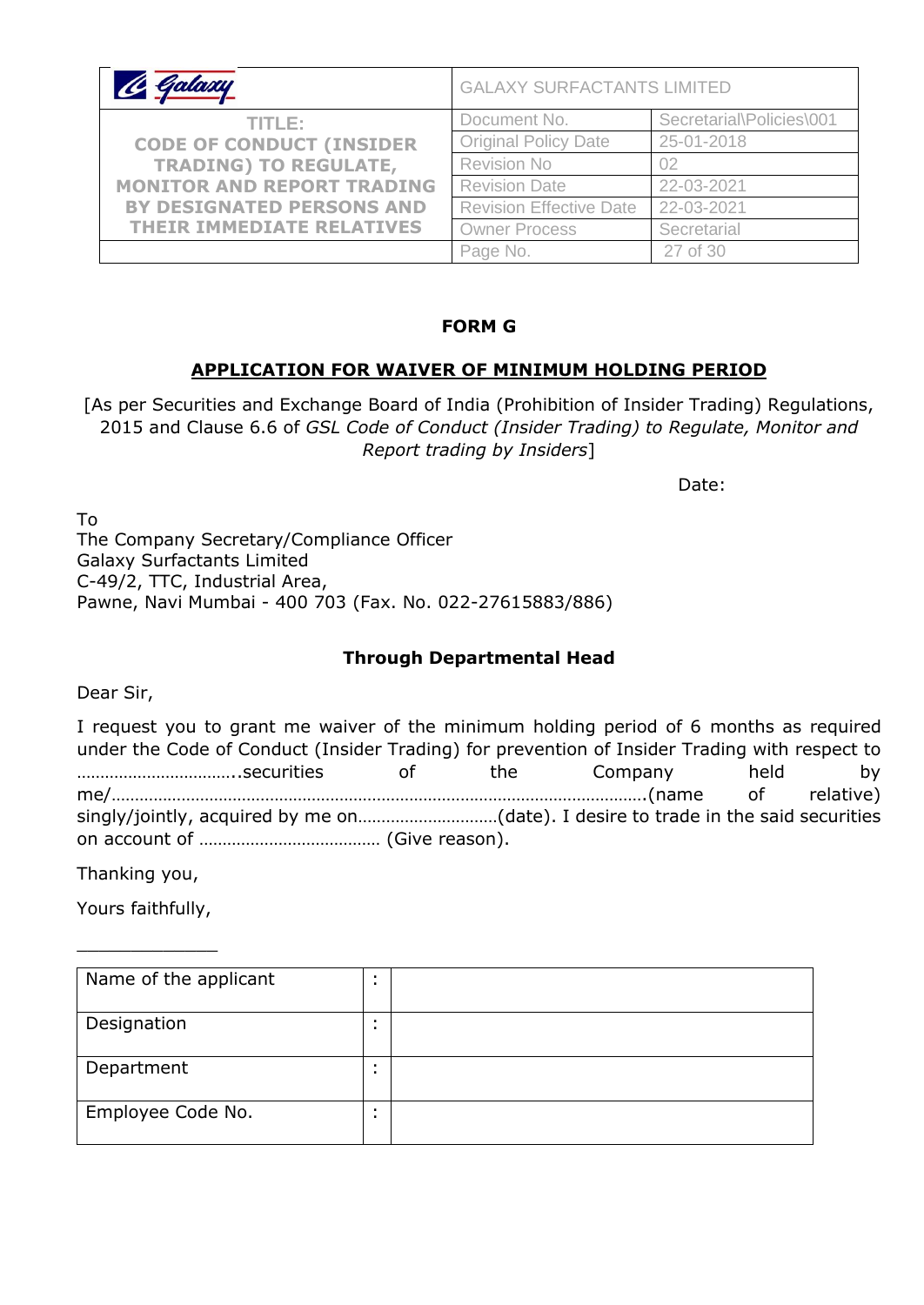| C Galaxy                          | <b>GALAXY SURFACTANTS LIMITED</b> |                          |  |
|-----------------------------------|-----------------------------------|--------------------------|--|
| TITLE:                            | Document No.                      | Secretarial\Policies\001 |  |
| <b>CODE OF CONDUCT (INSIDER</b>   | <b>Original Policy Date</b>       | 25-01-2018               |  |
| <b>TRADING) TO REGULATE,</b>      | <b>Revision No</b>                | 02                       |  |
| <b>MONITOR AND REPORT TRADING</b> | <b>Revision Date</b>              | 22-03-2021               |  |
| BY DESIGNATED PERSONS AND         | <b>Revision Effective Date</b>    | 22-03-2021               |  |
| <b>THEIR IMMEDIATE RELATIVES</b>  | <b>Owner Process</b>              | Secretarial              |  |
|                                   | Page No.                          | 28 of 30                 |  |

#### **FORM H – Annual Declaration**

#### **[Regulation 7.4 of Code of Conduct (Insider Trading)]**

| Name of the company: Galaxy Surfactants Limited, C-49/2, TTC, Industrial Area, Pawne, Navi Mumbai - 400 703 |                        |
|-------------------------------------------------------------------------------------------------------------|------------------------|
| ISIN of the company: INE600K01018                                                                           | Financial Year Ending: |

Details of Holding as at the end of the financial year:

| Name, PAN,<br>CIN/DIN & address | Category of Person<br>(Promoters/Member of | Securities held at the end of financial year                                                     |                                    |       |
|---------------------------------|--------------------------------------------|--------------------------------------------------------------------------------------------------|------------------------------------|-------|
| With contact nos.               | Promoter Group/ Designated<br>Employee)    | Type of security For eg. - Shares, Warrant,<br>Convertible Debentures, rights, entitlement etc.) | No. and % of total<br>shareholding | Value |
|                                 |                                            |                                                                                                  |                                    |       |

| Names and PAN of the Immediate<br>Relatives |  | Whether financially dependent or<br>consults you for trading decisions<br>(Y/N) | Name of persons with whom<br>material financial relationship*<br>is shared | Phone and mobile number<br>used by persons referred in<br>column no. 6 and 7 |  |
|---------------------------------------------|--|---------------------------------------------------------------------------------|----------------------------------------------------------------------------|------------------------------------------------------------------------------|--|
| 6                                           |  |                                                                                 | 8                                                                          | 9                                                                            |  |
| Spouse                                      |  |                                                                                 |                                                                            |                                                                              |  |
| Father                                      |  |                                                                                 |                                                                            |                                                                              |  |
| Mother                                      |  |                                                                                 |                                                                            |                                                                              |  |
| Brother(s)                                  |  |                                                                                 |                                                                            |                                                                              |  |
| Sister(s)                                   |  |                                                                                 |                                                                            |                                                                              |  |
| Child 1                                     |  |                                                                                 |                                                                            |                                                                              |  |
| Child 2                                     |  |                                                                                 |                                                                            |                                                                              |  |
| Father in Law                               |  |                                                                                 |                                                                            |                                                                              |  |
| Mother in Law                               |  |                                                                                 |                                                                            |                                                                              |  |
| Sibling 1 of Spouse                         |  |                                                                                 |                                                                            |                                                                              |  |
| Sibling 2 of spouse                         |  |                                                                                 |                                                                            |                                                                              |  |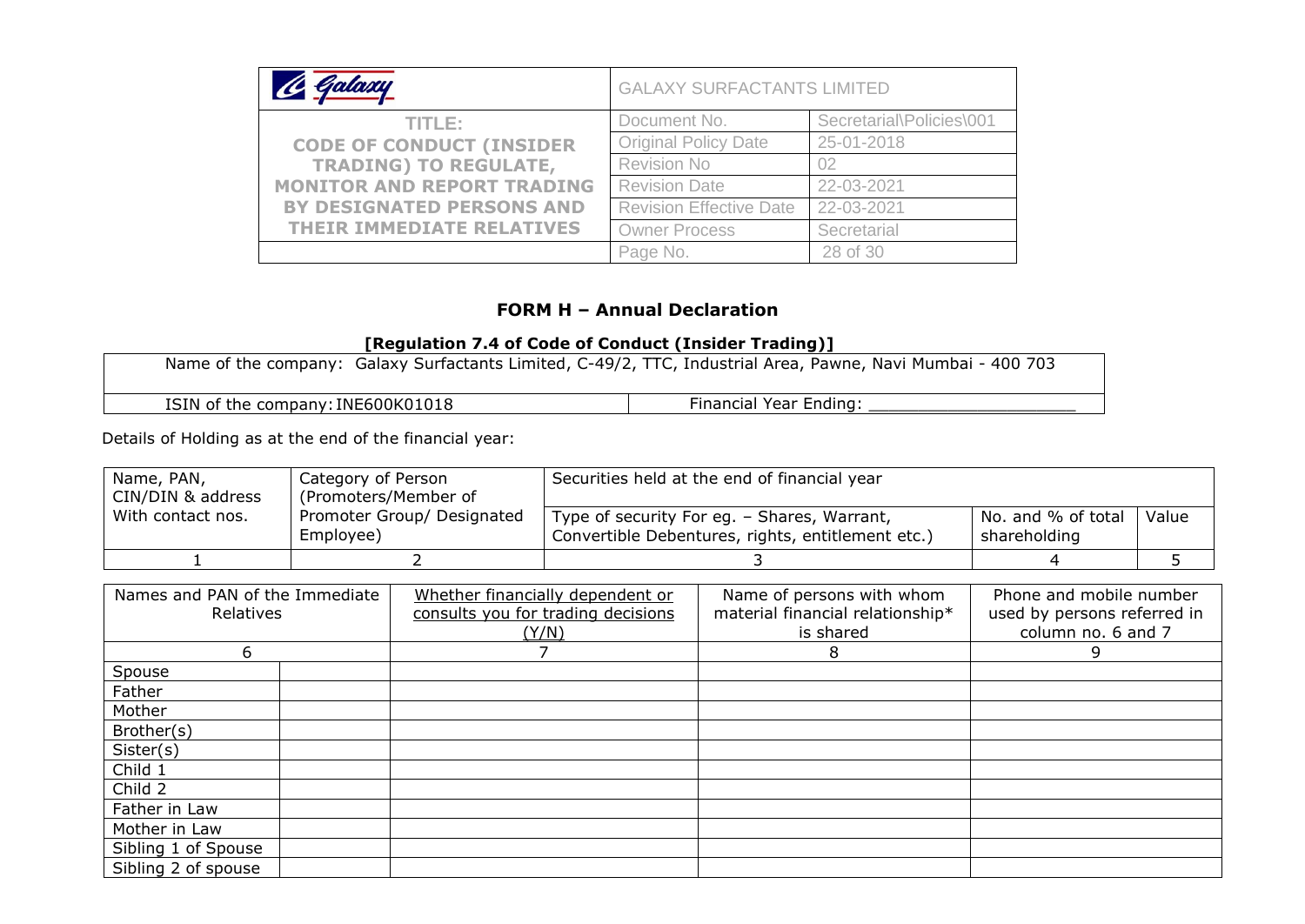| C Galaxy                          |                                | <b>GALAXY SURFACTANTS LIMITED</b>             |  |  |
|-----------------------------------|--------------------------------|-----------------------------------------------|--|--|
| TITLE:                            | Document No.                   | Secretarial\Policies\001                      |  |  |
| <b>CODE OF CONDUCT (INSIDER</b>   | <b>Original Policy Date</b>    | 25-01-2018                                    |  |  |
| <b>TRADING) TO REGULATE,</b>      | Revision No                    | 02<br>22-03-2021<br>22-03-2021<br>Secretarial |  |  |
| <b>MONITOR AND REPORT TRADING</b> | <b>Revision Date</b>           |                                               |  |  |
| BY DESIGNATED PERSONS AND         | <b>Revision Effective Date</b> |                                               |  |  |
| <b>THEIR IMMEDIATE RELATIVES</b>  | <b>Owner Process</b>           |                                               |  |  |
|                                   | Page No.                       | 29 of 30                                      |  |  |

# **Details of change in holding during the financial year**

| Name,  | Category  | Securities acquired/Disposed during the |                |       |              |          | Date of allotment | Date of   | Pre   | Mode of        | Exchange |
|--------|-----------|-----------------------------------------|----------------|-------|--------------|----------|-------------------|-----------|-------|----------------|----------|
| PAN,   | of Person | financial year                          | advice/        |       | intimatio    | Approval | acquisition /     | on which  |       |                |          |
| CIN/D  | (Promote) |                                         | acquisition of |       | n            | Referenc | disposal (on      | trade was |       |                |          |
| IN,    | rs/Memb   |                                         |                |       |              |          |                   | to        | e No. | market/public/ | executed |
| &      | er of     |                                         | sale of shares |       | company      |          | rights/           |           |       |                |          |
| addres | Promoter  |                                         |                |       |              | specify  |                   |           |       | preferential   |          |
|        | Group/    | Type of security                        | No.            | Value | Transaction  | From     | To                |           |       | offer / off    |          |
| with   | Designat  | (For eg. - Shares,                      |                |       | Type (Buy/   |          |                   |           |       | market/ Inter- |          |
| contac | ed        | Warrant,                                |                |       | Sale/Pledge  |          |                   |           |       | se             |          |
|        | Employe   | Convertible                             |                |       | /Revocations |          |                   |           |       | transfer,      |          |
| nos.   | e)        | Debentures,                             |                |       | /Invocatio,  |          |                   |           |       | <b>ESOPs</b>   |          |
|        |           | rights,                                 |                |       | others       |          |                   |           |       | $etc.$ )       |          |
|        |           | entitlement                             |                |       | please       |          |                   |           |       |                |          |
|        |           | etc.)                                   |                |       | specify )    |          |                   |           |       |                |          |
|        |           |                                         |                |       | 6            |          | 8                 | q         | 10    | 11             | 12       |

*Note: "Securities" shall have the meaning as defined under regulation 2(1)(i) of SEBI (Prohibition of Insider Trading) Regulations, 2015.*